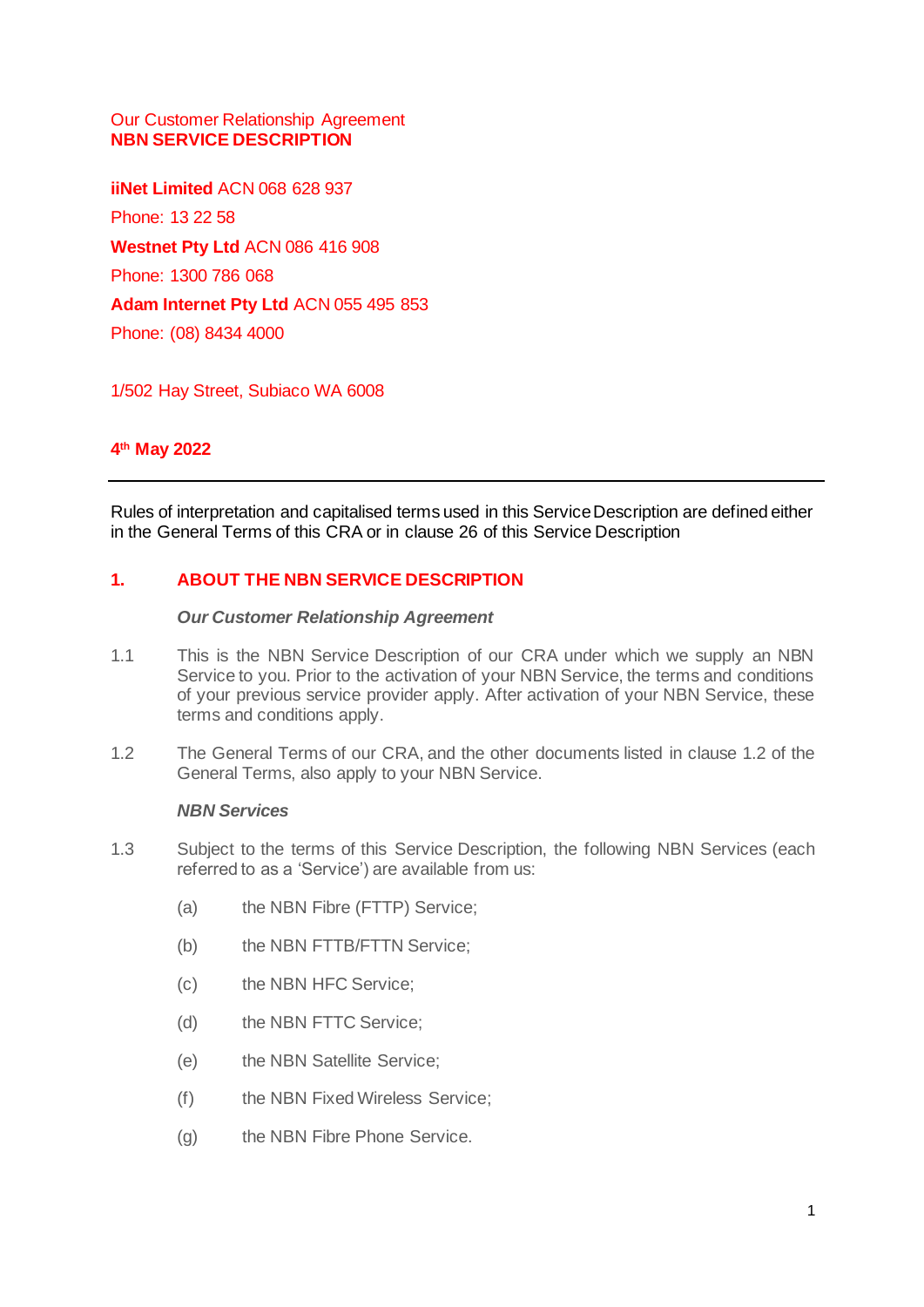## **2. THE NBN FIBRE (FTTP) SERVICE**

#### *What is the NBN Fibre Service?*

- 2.1 The NBN Fibre Service is a broadband Internet service which uses the NBN Optical Fibre Access Network to deliver Internet connectivity at the Network Boundary Point at your Premises.
- 2.2 Details of service plans and applicable charges are available in the Pricing Schedule.

#### *Service requirements and restrictions*

- 2.3 The NBN Fibre Service is only available within an NBN fibre service area. All NBN Fibre Services are subject to availability and provisioning feasibility. We may refuse to provision an NBN Fibre Service in our absolute discretion.
- 2.4 In order to be able to receive the NBN Fibre Service:
	- (a) your Premises must be connected to the NBN Optical Fibre Access Network;
	- (b) you must meet all of our System Requirements;
	- (c) the NBN Co equipment must be installed by NBN Co or a NBN Co approved installer; and
	- (d) if using multiple devices, you will require an NBN ready router.

#### *Connecting to the NBN fibre network*

2.5 Unless your Premises is already connected to the NBN Optical Fibre Access Network, in order to receive the NBN Fibre Service, your Premises will need to be connected to the NBN Optical Fibre Access Network. Standard installations are done without charge to you. Installations that are not standard may require you to pay charges. Information about NBN Fibre Service installations is provided on our Website.

#### *Standard Installations*

- 2.6 Subject to any changes in NBN Co's installation practices, a standard installation includes:
	- (a) The installation of the Premises Connection Device (**PCD**) on the outside of your Premises.
	- (b) The drilling of a small hole through the wall of your Premises to feed the cable from the PCD through into a wall plate that will be installed inside the Premises. A cable will be run from there to the Network Termination Device (**NTD**).
	- (c) The connection of the power supply unit (**PSU**) into the nearest standard 240V power point to where the NTD is located (this should be within 1.5 metres, and cannot be an extension cord or power board).
	- (d) The connection of a 12V power supply cable from the PSU to the NTD (which should be within 1.5 metres of the PSU). The provision of the power supply is your responsibility.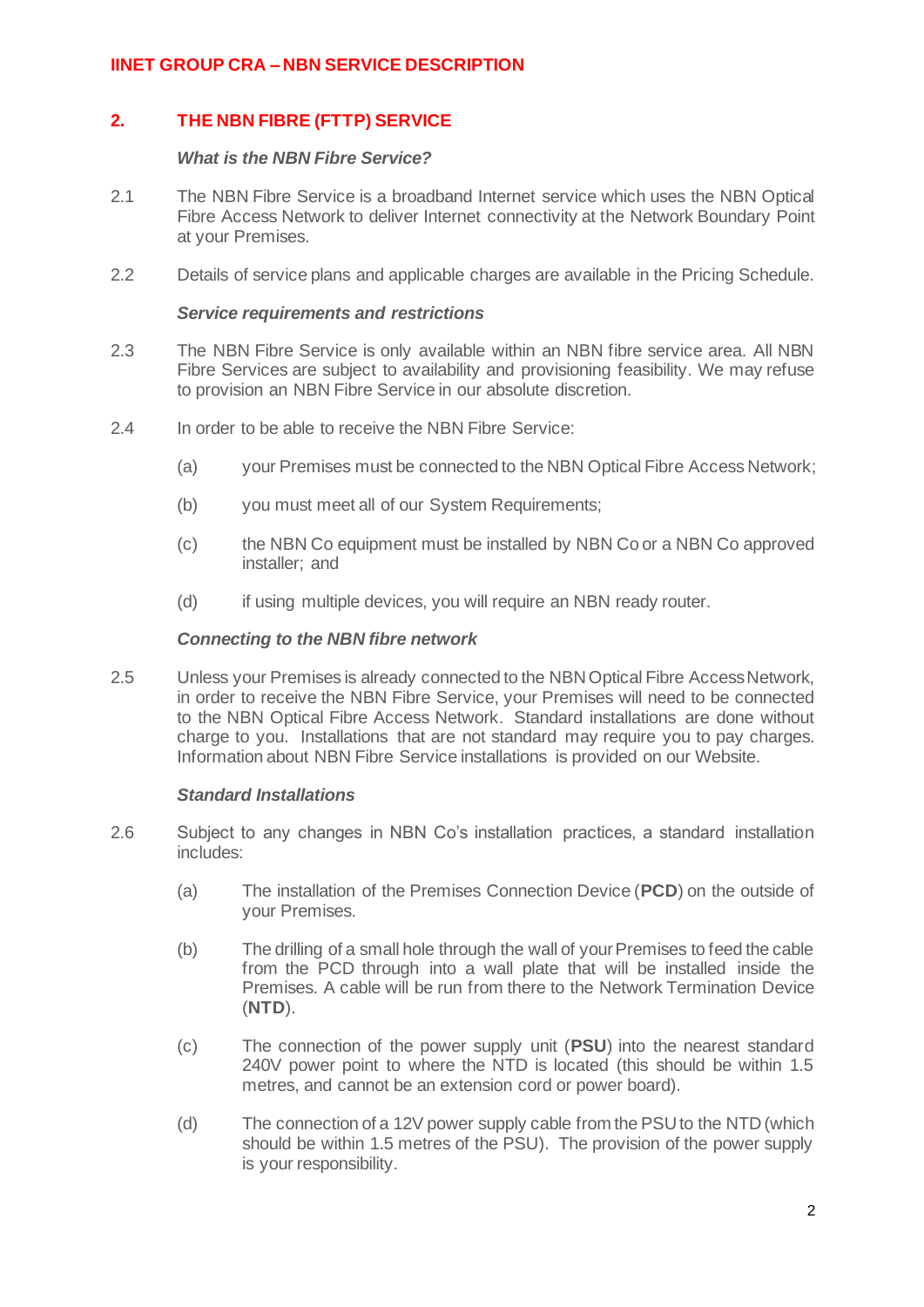### *Special Installation Requirements*

- 2.7 If you have any special or non-standard installation requirements, you must ensure that you discuss them clearly with the installation technician. Non-standard installation tasks include but are not limited to:
	- (a) where the installation is unusual, complex, difficult, or there are safety issues during the installation;
	- (b) the installation is to a point that is not the closest and most direct path from the street; and
	- (c) using undergrounding cabling from the street to your Premises where aerial cabling would normally be used.
- 2.8 Your preferences may not be suitable if technical requirements are not met. It is your right to decide where the NBN Co equipment is installed, but additional cabling work may increase costs and/or timeframes of your installation. Technical requirements include that:
	- (a) the PSU and NTD are in the same building as the main electric meter or switchboard; and
	- (b) the location is:
		- (A) a cool, dry and ventilated area with no sinks or water outlets;
		- (B) within 1.5 metres of a dedicated power point; and
		- (C) away from busy areas which might cause the unit to be knocked or damaged.

#### *Neighbouring property consent*

- 2.9 You acknowledge and agree that where an aerial fibre drop cable will cross a neighbouring property to reach your Premises:
	- (a) consent needs to be obtained from the owner of the neighbouring property;
	- (b) NBN Co will, through its contractors, attempt to obtain the consent and in the event the neighbour's consent cannot be obtained, NBN Co will attempt to find alternative means of connecting your Premises, whenever possible; and
	- (c) the process of identifying the owner of the neighbouring property and obtaining their consent may take time and delay the final activation of your NBN Fibre Service.

### *Battery Backup*

- 2.10 You acknowledge that:
	- (a) unless specified otherwise, we do not provide and you will not have access to battery backup for your NBN FTTP Fibre service.
	- (b) for certain services, we may specifically offer the option of having battery backup for your service. The battery backup unit will provide power to the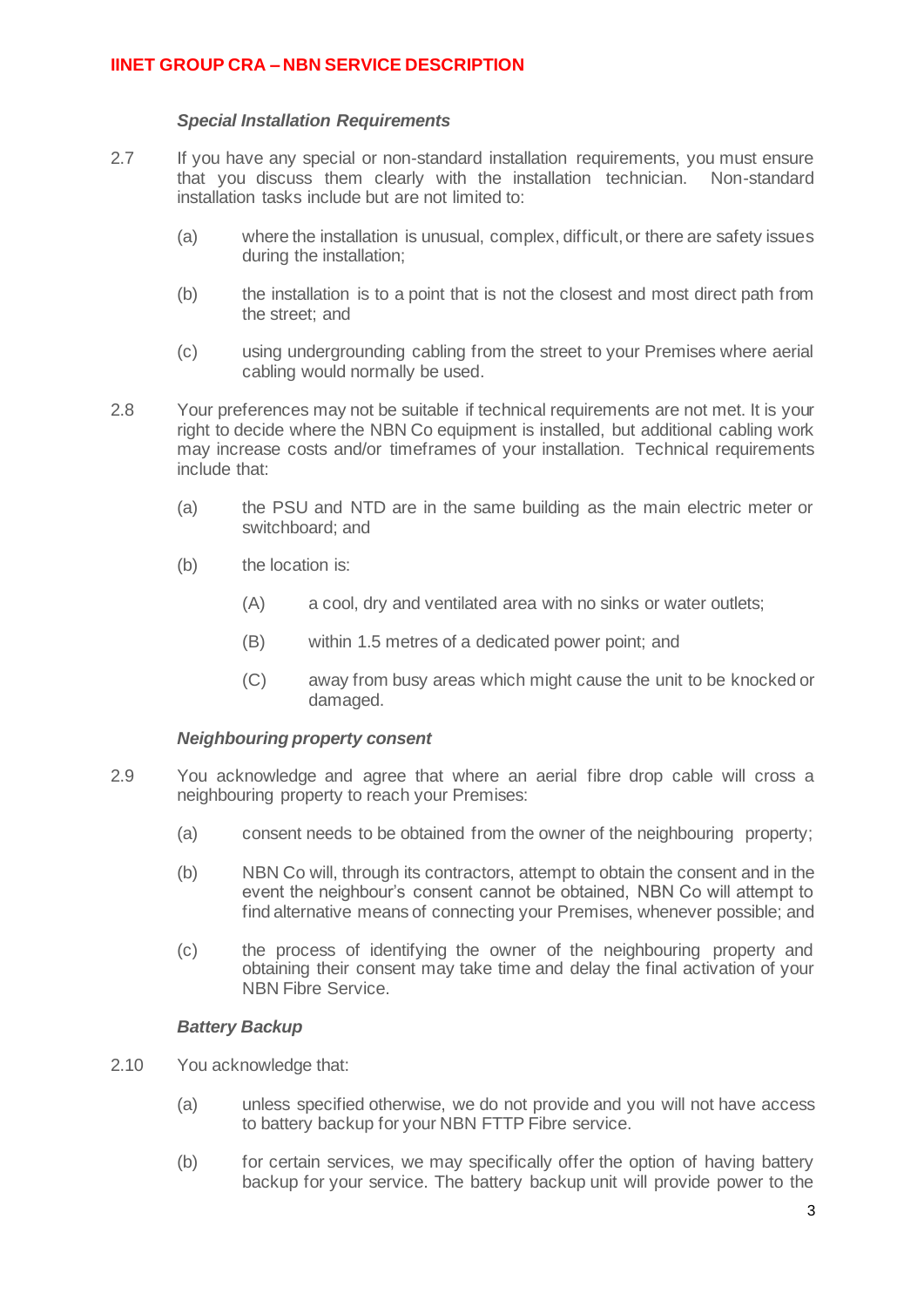NTD in the event of a mains power outage. Subject to any applicable Consumer Guarantees and clause 14 of our CRA General Terms, we accept no responsibility for any batteries installed in the battery backup unit. You are responsible for maintaining the battery and providing, installing, and maintaining any subsequent or replacement batteries;

- (c) the battery backup unit only operates for as long as the battery lasts which is dependent on a number of factors including the age of the battery and whether it is fully charged;
- (d) the battery backup unit only powers the NTD. This means that if your service relies on other equipment that requires mains power to function, you will not be able to use your Service during a power outage even if you have a battery backup unit;
- (e) you will not be able to use the NBN Fibre Service at all in a power outage if you do not have a battery backup unit. If you have a battery backup unit you may be able to use a laptop or similar device to access the internet through the NTD during a power outage. In order to do this you would need to connect the laptop to the NTD with an ethernet cable and it may be necessary to re-configure your laptop. You would be able to use the Service for as long as the battery backup unit batteries last and the laptop remains charged;
- (f) where the Netphone Service is supplied over the NBN, the Netphone will not operate at all in a power outage even if a battery backup unit is installed. This means the Netphone Service cannot be used to make or receive telephone calls (including calls to emergency service numbers like 000) during a power outage;
- (g) the Fibre Phone Service battery backup see clause 8.10;
- (h) when considering whether you need a battery backup unit, you should consider the needs of all users of the Service. If you or anyone else in your Premises intends to use a medical or security alarm with your NBN Fibre Service, we recommend that you have battery backup. Please be aware that it is your responsibility to ensure that any medical or security alarm equipment that you use will operate during a power outage and that your medical and security alarm equipment is compatible with your NBN service. If you are in any doubt you should contact the supplier of the alarm equipment.

### **3. THE NBN FTTB/N SERVICE**

#### *What is the NBN FTTB/FTTN Service?*

- 3.1 The NBN FTTB/FTTN Service is a broadband Internet service which uses the NBN FTTB/FTTN Network to deliver Internet connectivity at the Network Boundary Point at your Premises.
- 3.2 Details of service plans and applicable charges are available in the Pricing Schedule.

#### *Service requirements and restrictions*

3.3 The NBN FTTB/FTTN Service is only available within an NBN FTTB/FTTN service area. All NBN FTTB/FTTN Services are subject to availability and provisioning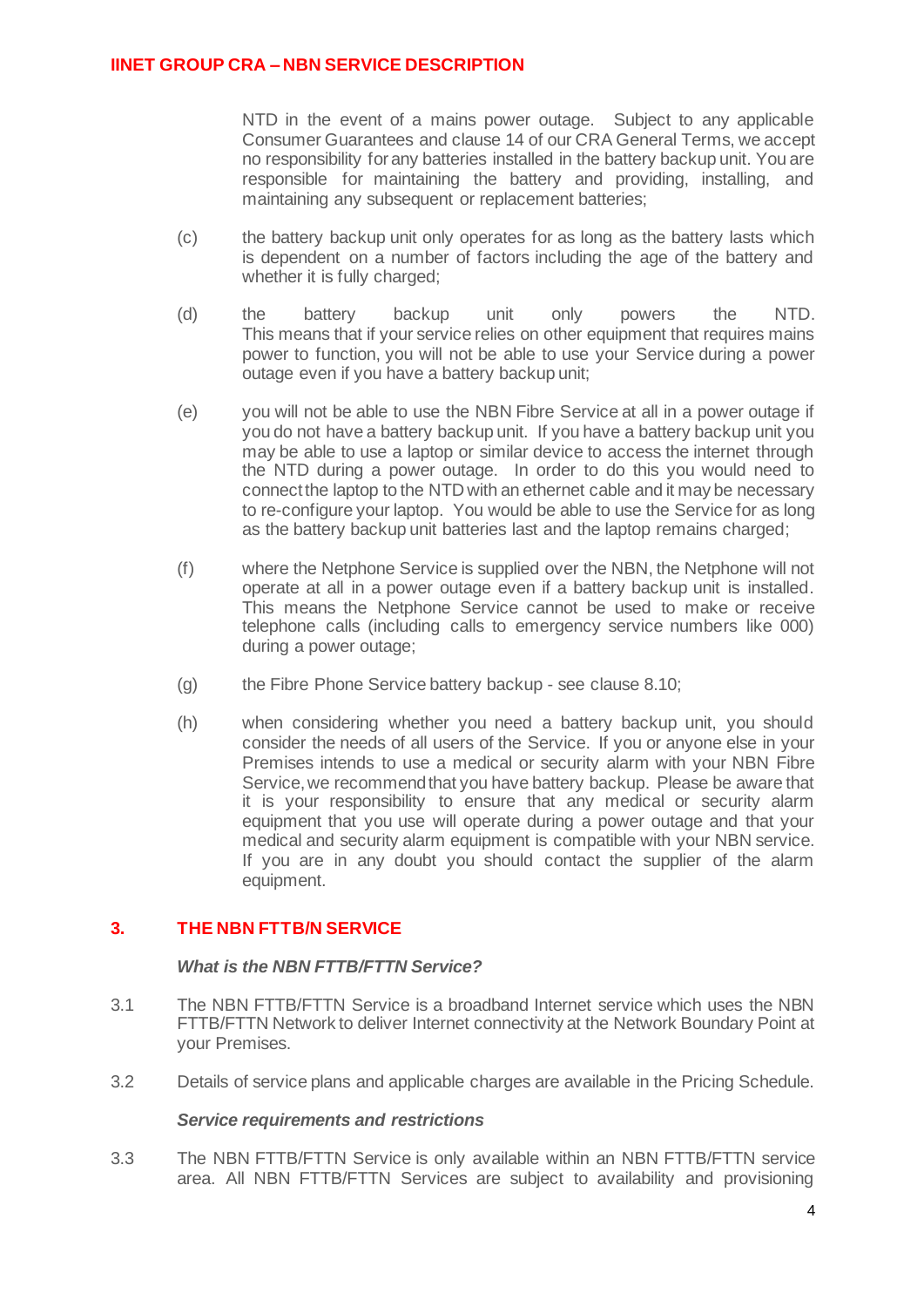feasibility. We may refuse to provision an NBN FTTB/FTTN Service in our absolute discretion.

- 3.4 In order to be able to receive the NBN FTTB/FTTN Service:
	- (a) your Premises must be connected to the NBN FTTB/FTTN Network;
	- (b) you must meet all of our System Requirements;
	- (c) the NBN Co equipment must be installed by NBN Co or a NBN Co approved installer;
	- (d) you will require a modem certified for use on the NBN FTTB/FTTN Network; and
	- (e) using multiple devices, you will require an NBN ready router

#### *Connecting to the NBN FTTB/FTTN network*

- 3.5 Unless your Premises is already connected to the NBN FTTB/FTTN Network, in order to receive the NBN FTTB/FTTN Service, your Premises will need to be connected to the NBN FTTB/FTTN Network. Unless the NBN FTTB/FTTN is supplied over a separate line to your Existing Service, the supply of the NBN FTTB/FTTN Service will involve the disconnection of your Existing Service.
- 3.6 Standard installations are done without charge to you. Installations that are not standard may require you to pay charges. Information about NBN FTTB/FTTN Service installations is provided on our Website.

#### *Standard Installations*

- 3.7 Subject to any changes in NBN Co's installation practices, a standard installation (where relevant) includes:
	- (a) if your Premises is an MDU, the installation of a Jumper Cable;
	- (b) if your Premises is not an MDU, the installation of;
		- (A) a Lead-In;
		- (B) a Connecting Cable;
		- (C) a Telecommunications Outlet or Passive NTD;
	- (c) in all cases, any other equipment which NBN Co considers is required.

#### *Special Installation Requirements*

- 3.8 If you have any special or non-standard installation requirements, you must ensure that you discuss them clearly with the installation technician. Non-standard installation tasks include but are not limited to:
	- (a) where the installation is unusual, complex, difficult, or there are safety issues during the installation; and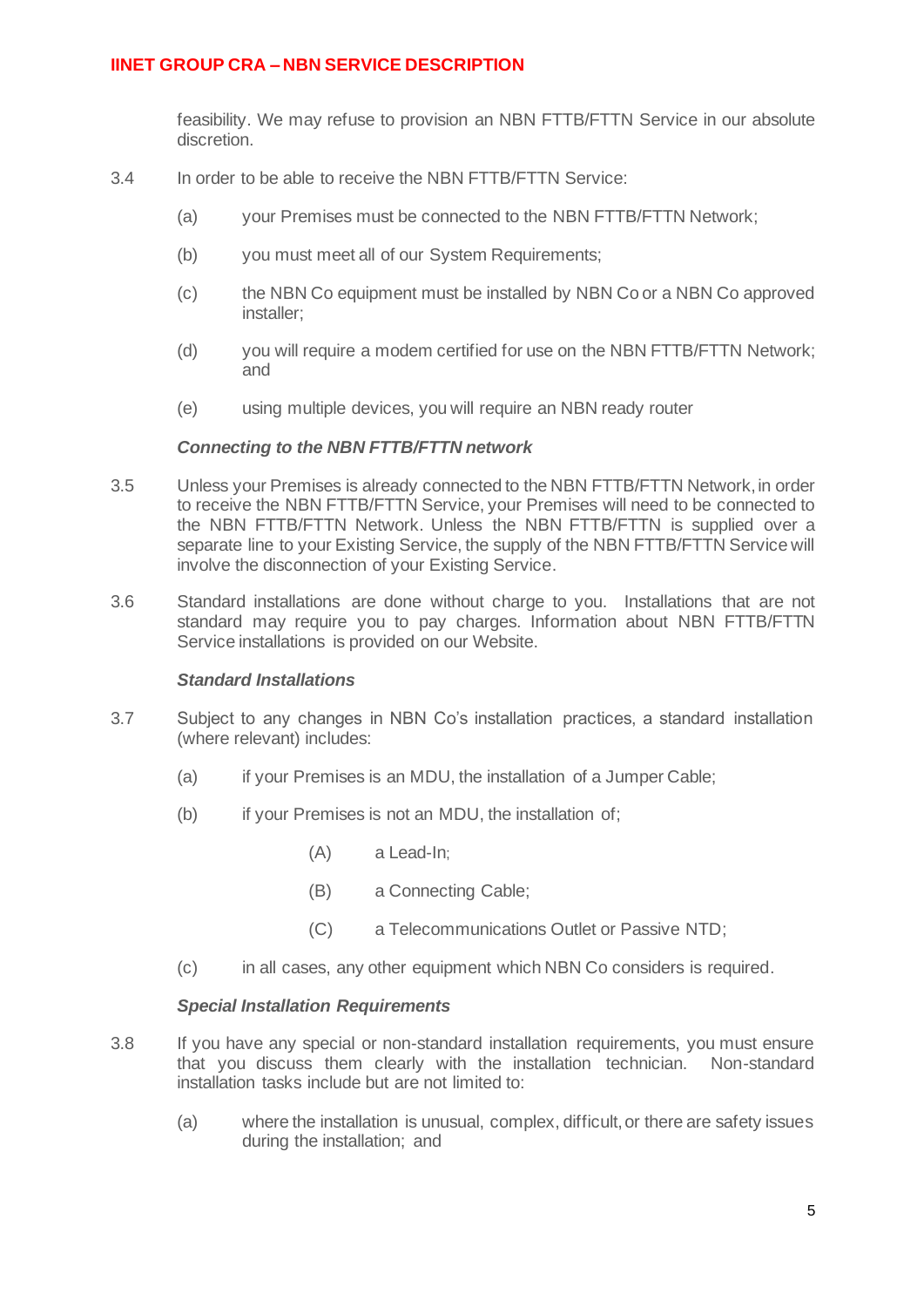- (b) the installation requires a Lead-In or Connecting Cable that is beyond the length that NBN Co deems is a Standard Installation.
- 3.9 Your preferences may not be suitable if technical requirements are not met. It is your right to decide where the NBN Co equipment is installed, but additional cabling work may increase costs and/or timeframes of your installation and may require a third party if the work is not within NBN Co's responsibilities. Tasks not within NBN Co's responsibilities include, but are not limited to:
	- (a) if your Premises is an MDU, the installation requires building wiring on your side of the main distribution frame.
	- (b) if your Premises is not an MDU, there is no suitable trenching or conduit to install the Lead-In.

## **4. THE NBN HFC SERVICE**

#### *What is the NBN HFC Service?*

- 4.1 The NBN HFC Service is a broadband Internet service which uses the NBN Hybrid Fibre-Coaxial Network to deliver Internet connectivity at the Network Boundary Point at your Premises.
- 4.2 Details of service plans and applicable charges are available in the Pricing Schedule.

#### *Service requirements and restrictions*

- 4.3 The NBN HFC Service is only available within an NBN HFC service area. All NBN HFC Services are subject to availability and provisioning feasibility. We may refuse to provision an NBN HFC Service in our absolute discretion.
- 4.4 In order to be able to receive the NBN HFC Service:
	- (a) your Premises must be connected to the NBN Hybrid Fibre-Coaxial Network;
	- (b) you must meet all of our System Requirements;
	- (c) the NBN Co equipment must be installed by NBN Co or a NBN Co approved installer; and
	- (d) you may need to purchase a router from us.

#### *Connecting to the NBN Hybrid Fibre-Coaxial network*

4.5 Unless your Premises is already connected to the NBN Hybrid Fibre-Coaxial Network, in order to receive the NBN HFC Service, your Premises will need to be connected to the NBN Hybrid Fibre-Coaxial Network. Standard installations are done without charge to you. Installations that are not standard may require you to pay charges. Information about NBN HFC Service installations is provided on our Website.

### *Standard Installations*

4.6 Subject to any changes in NBN Co's installation practices, a standard installation includes: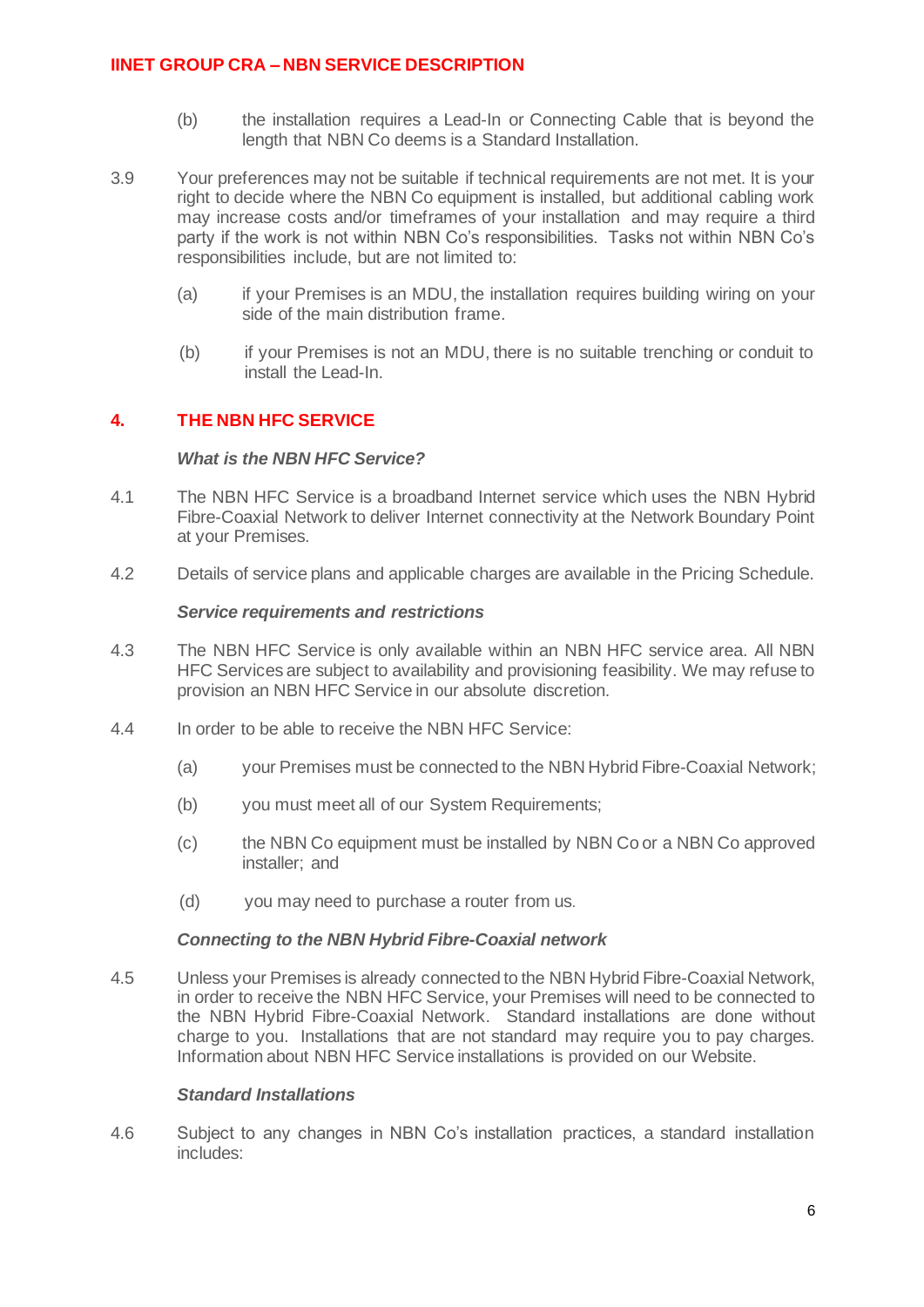- (a) The installation of the Premises Connection Device (**PCD**) on the outside of your Premises.
- (b) The drilling of a small hole through the wall of your Premises to feed the cable from the PCD through into a wall plate that will be installed inside the Premises. A cable will be run from there to the Network Termination Device (**NTD**).
- (c) The connection of the power supply unit (**PSU**) into the nearest standard 240V power point to where the NTD is located (this should be within 1.5 metres, and cannot be an extension cord or power board).
- (d) The connection of a 12V power supply cable from the PSU to the NTD (which should be within 1.5 metres of the PSU). The provision of the power supply is your responsibility.
- (e) If an existing pay tv service or HFC cable service is provided via an existing HFC cable wall plate;
	- (A) NBN Co will connect the new NBN HFC service to the existing wall plate; and
	- (B) an HFC RF Splitter will be installed to permit continued operation of the existing pay tv or HFC cable service.

### *Special Installation Requirements*

- 4.7 If you have any special or non-standard installation requirements, you must ensure that you discuss them clearly with the installation technician. Non-standard installation tasks include but are not limited to:
	- (a) where the installation is unusual, complex, difficult, or there are safety issues during the installation;
	- (b) the installation is to a point that is not the closest and most direct path from the street; and
	- (c) using undergrounding cabling from the street to your Premises where aerial cabling would normally be used.
- 4.8 Your preferences may not be suitable if technical requirements are not met. It is your right to decide where the NBN Co equipment is installed, but additional cabling work may increase costs and/or timeframes of your installation. Technical requirements include that:
	- (a) the PSU and NTD are in the same building as the main electric meter or switchboard; and
	- (b) the location is:
		- (A) a cool, dry and ventilated area with no sinks or water outlets;
		- (B) within 1.5 metres of a dedicated power point; and
		- (C) away from busy areas which might cause the unit to be knocked or damaged.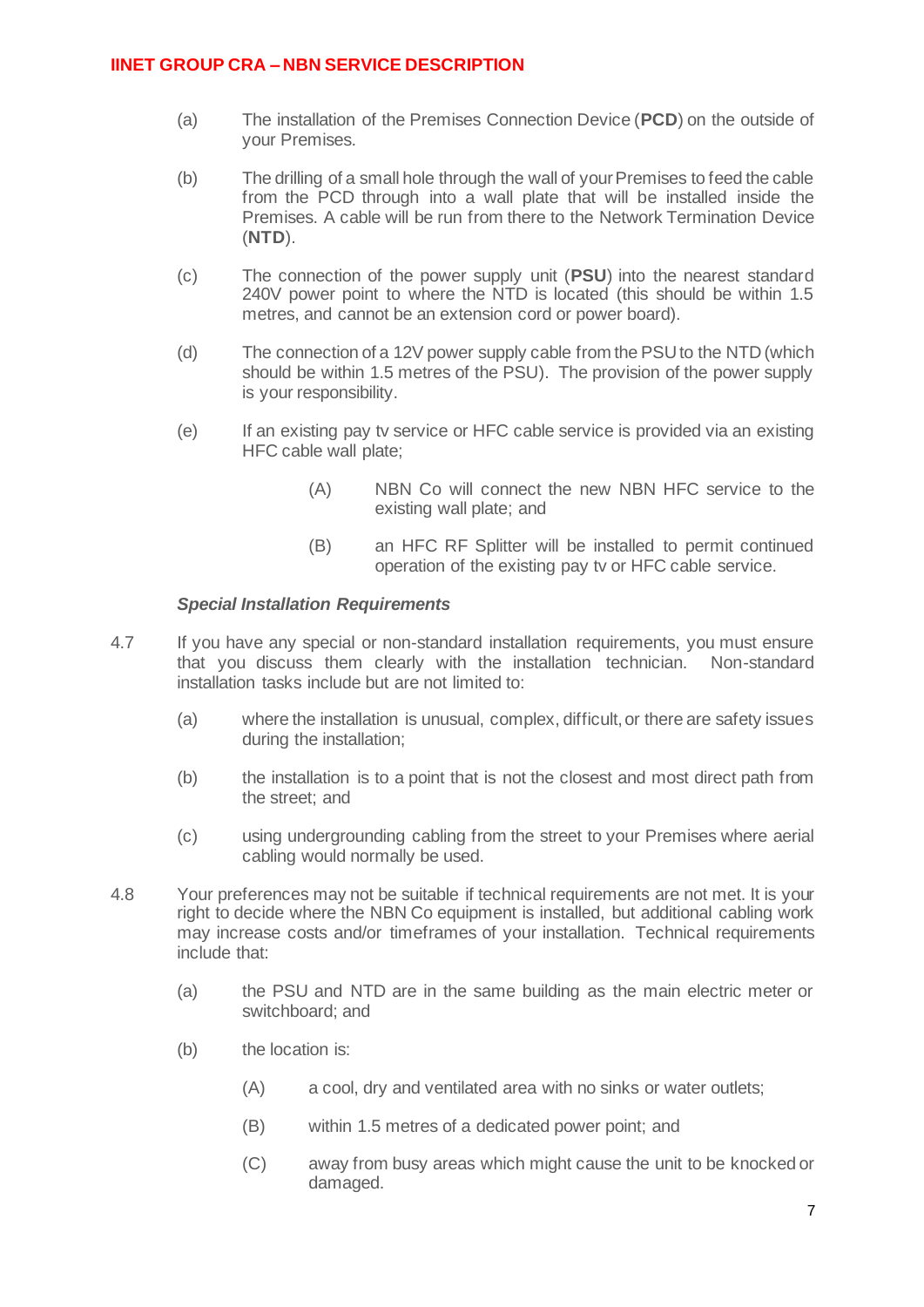#### *Neighbouring property consent*

- 4.9 You acknowledge and agree that where an aerial fibre drop cable will cross a neighbouring property to reach your Premises:
	- (a) consent needs to be obtained from the owner of the neighbouring property;
	- (b) NBN Co will, through its contractors, attempt to obtain the consent and in the event the neighbour's consent cannot be obtained, NBN Co will attempt to find alternative means of connecting your Premises, whenever possible; and
	- (c) the process of identifying the owner of the neighbouring property and obtaining their consent may take time and delay the final activation of your NBN HFC Service.

## **5. THE NBN FTTC SERVICE**

#### *What is the NBN FTTC Service?*

- 5.1 The NBN FTTC Service is a broadband Internet service which uses the NBN FTTC Network to deliver Internet connectivity at the Network Boundary Point at your Premises.
- 5.2 Details of service plans and applicable charges are available in the Pricing Schedule.

#### *Service requirements and restrictions*

- 5.3 The NBN FTTC Service is only available within an NBN FTTC service area. All NBN FTTC Services are subject to availability and provisioning feasibility. We may refuse to provision an NBN FTTC Service in our absolute discretion.
- 5.4 In order to be able to receive the NBN FTTC Service:
	- (a) your Premises must be connected to the NBN FTTC Network;
	- (b) you must meet all of our System Requirements;
	- (c) the NBN Co equipment must be installed by NBN Co or an NBN Co approved installer, with the exception of the NCD;
	- (d) you may need to purchase a router from us.

#### *Connecting to the NBN FTTC network*

- 5.5 Unless your Premises is already connected to the NBN FTTC Network, in order to receive the NBN FTTC Service, your Premises will need to be connected to the NBN FTTC Network. Unless the NBN FTTC is supplied over a separate line to your Existing Service, the supply of the NBN FTTC Service will involve the disconnection of your Existing Service.
- 5.6 Standard installations are done without charge to you. Installations that are not standard may require you to pay charges. Information about NBN FTTC Service installations is provided on our Website.

### *Standard Installations*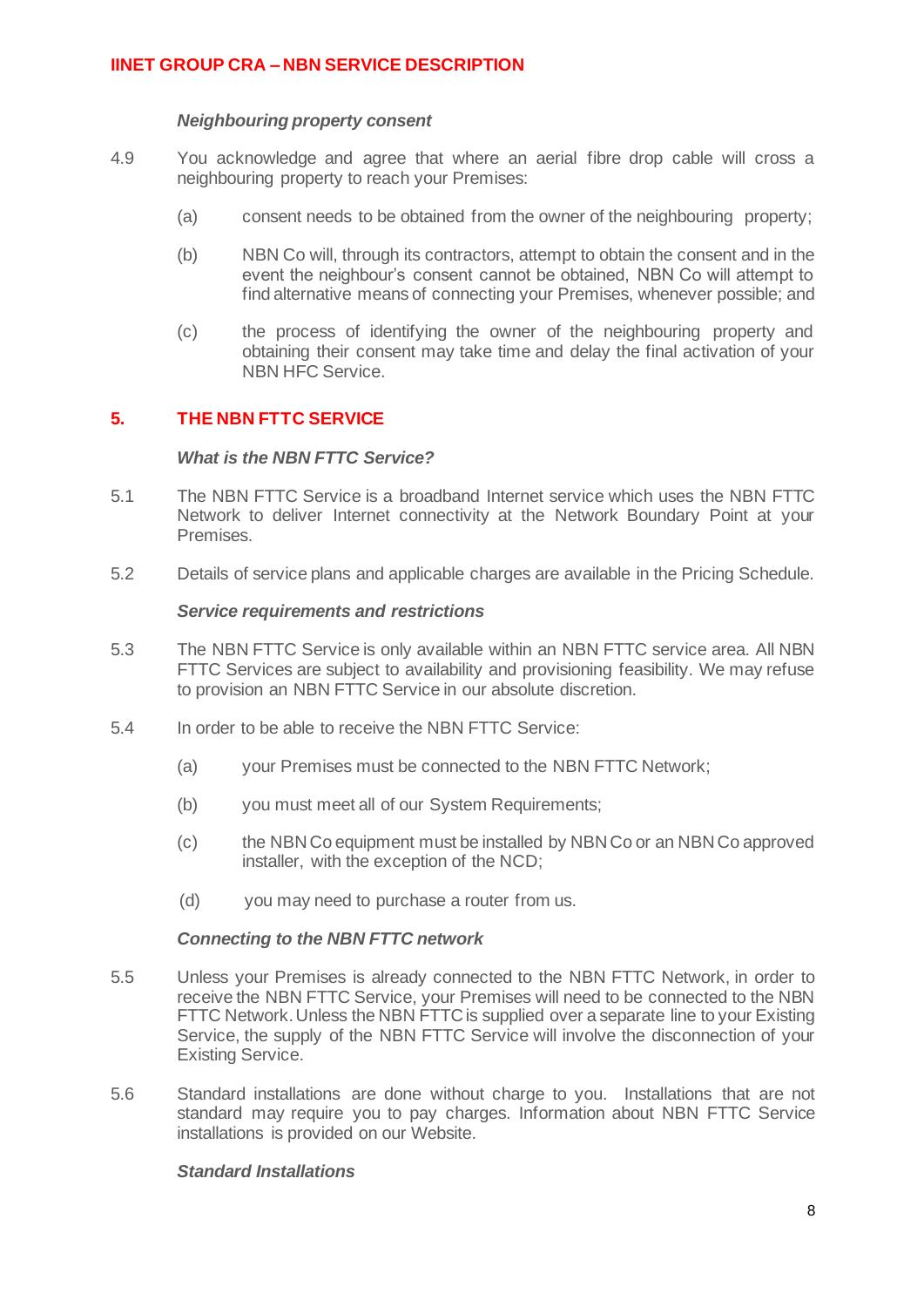- 5.7 Subject to any changes in NBN Co's installation practices, a standard installation (where relevant) includes:
	- (a) if your Premises is an MDU, the installation of a Jumper Cable;
	- (b) if your Premises is not an MDU, the installation of;
		- (A) a Lead-In;
		- (B) a Connecting Cable;
		- (C) a Telecommunications Outlet or Passive NTD;
	- (c) The supply and connection of an NCD (by NBN Co) or the supply (by Us) and connection of (by you) of an NCD;
	- (d) in all cases, any other equipment which NBN Co considers is required.

### *Your Responsibilities During FTTC Installation (FTTC Only)*

- 5.8 You are responsible for
	- (a) Ensuring that:
		- (A) the NCD is in the same building as the main electric meter or switchboard;
		- (B) the location is cool, dry and ventilated;
		- (C) near a dedicated power point; and
		- (D) away from busy areas which might cause the unit to be knocked or damaged;
	- (b) providing an internal domestic AC 240V socket-outlet in a suitable location for the NCD; and
	- (c) connecting Your Equipment or the Required Equipment to the Ethernet port on the NCD.

### *Special Installation Requirements*

- 5.9 If you have any special or non-standard installation requirements, you must ensure that you discuss them clearly with the installation technician. Non-standard installation tasks include but are not limited to:
	- (a) where the installation is unusual, complex, difficult, or there are safety issues during the installation; and
	- (b) the installation requires a Lead-In or Connecting Cable that is beyond the length that NBN Co deems is a Standard Installation.
- 5.10 Your preferences may not be suitable if technical requirements are not met. It is your right to decide where the NBN Co equipment is installed, but additional cabling work may increase costs and/or timeframes of your installation and may require a third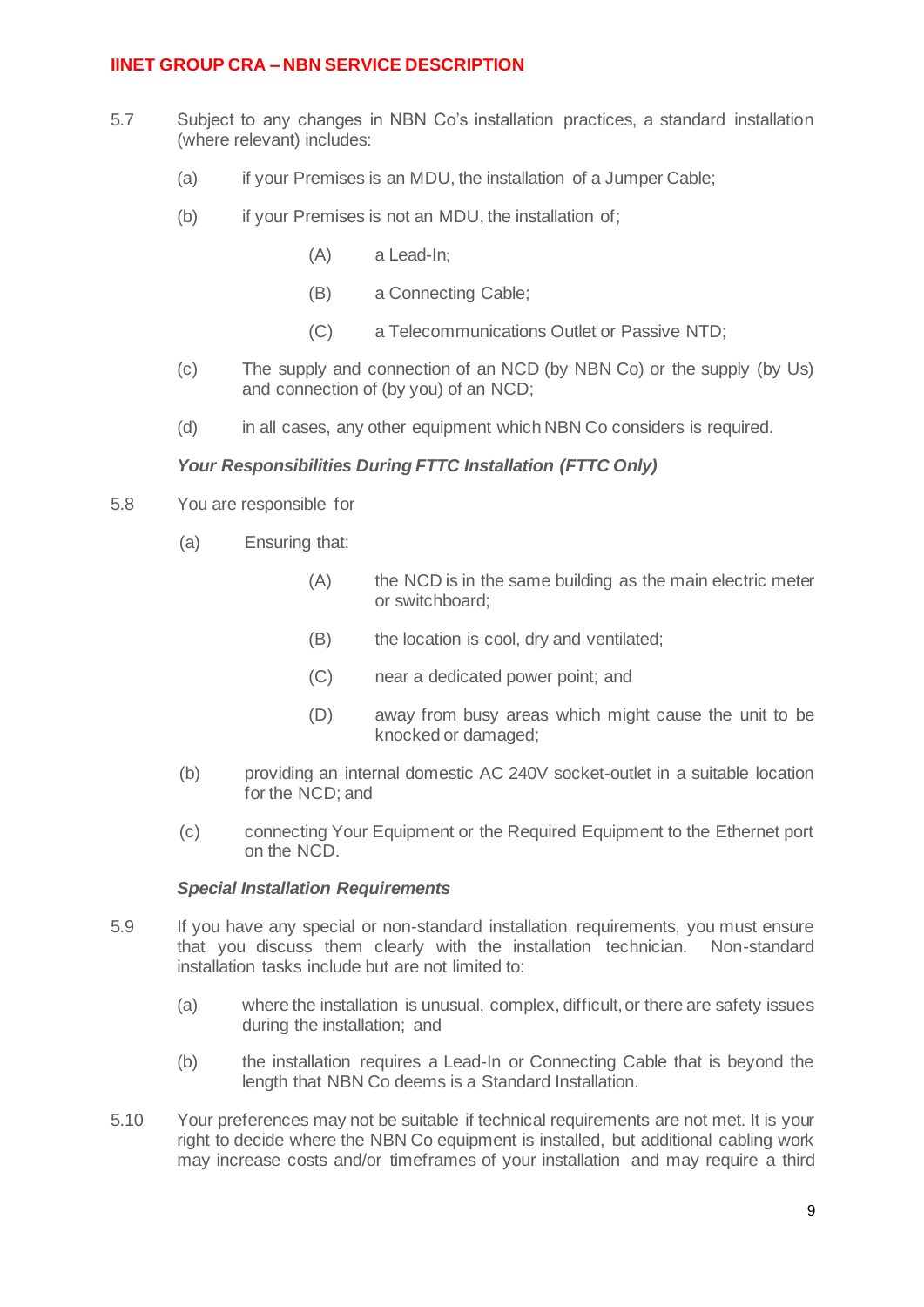party if the work is not within NBN Co's responsibilities. Tasks not within NBN Co's responsibilities include, but are not limited to:

- (a) if your Premises is an MDU, the installation requires building wiring on your side of the main distribution frame.
- (b) if your Premises is not an MDU, there is no suitable space for trenching or conduit works to install the Lead-In.

## **6. THE NBN SATELLITE SERVICE**

**NOTE:** The NBN Interim Satellite is scheduled to be decommissioned by NBN Co in early 2017. The below details are provided for the NBN Long Term Satellite Service (LTSS).

#### *What is the NBN Satellite Service?*

- 6.1 The NBN Satellite Service is a broadband Internet service which uses the NBN Long Term Satellite Network to deliver Internet connectivity at the Network Boundary Point at your Premises.
- 6.2 Details of service plans and applicable charges are available in the Pricing Schedule.

## *Service requirements and restrictions*

- 6.3 The NBN Satellite Service is only available within an NBN Satellite service area. All NBN Satellite Services are subject to availability and provisioning feasibility. We may refuse to provision an NBN Satellite Service in our absolute discretion.
- 6.4 In order to be able to receive the NBN Satellite Service:
	- (a) your Premises must be connected to the NBN Long Term Satellite Network;
	- (b) you must meet all of our System Requirements;
	- (c) the NBN Co equipment must be installed by NBN Co or a NBN Co approved installer; and
	- (d) if using multiple devices, you will require an NBN ready router
- 6.5 The NBN Satellite Service does not support any VoIP services and is not eligible for Data Packs.
- 6.6 The NBN Satellite Service is subject to NBN Co's Fair Use Policy. This means that traffic on your NBN Satellite Service that is determined by NBN Co as being in breach of its Fair Use Policy may result in immediate restriction, suspension or termination of your Service without notice. Information about NBN Co's Fair Use Policy is provided on our Website.

#### *Connecting to the NBN Long Term Satellite Network*

- 6.7 Your Premises must be connected to the NBN Long Term Satellite Network in order to receive the NBN Satellite Service.
- 6.8 Where you have an existing service provided via the NBN Interim Satellite Network;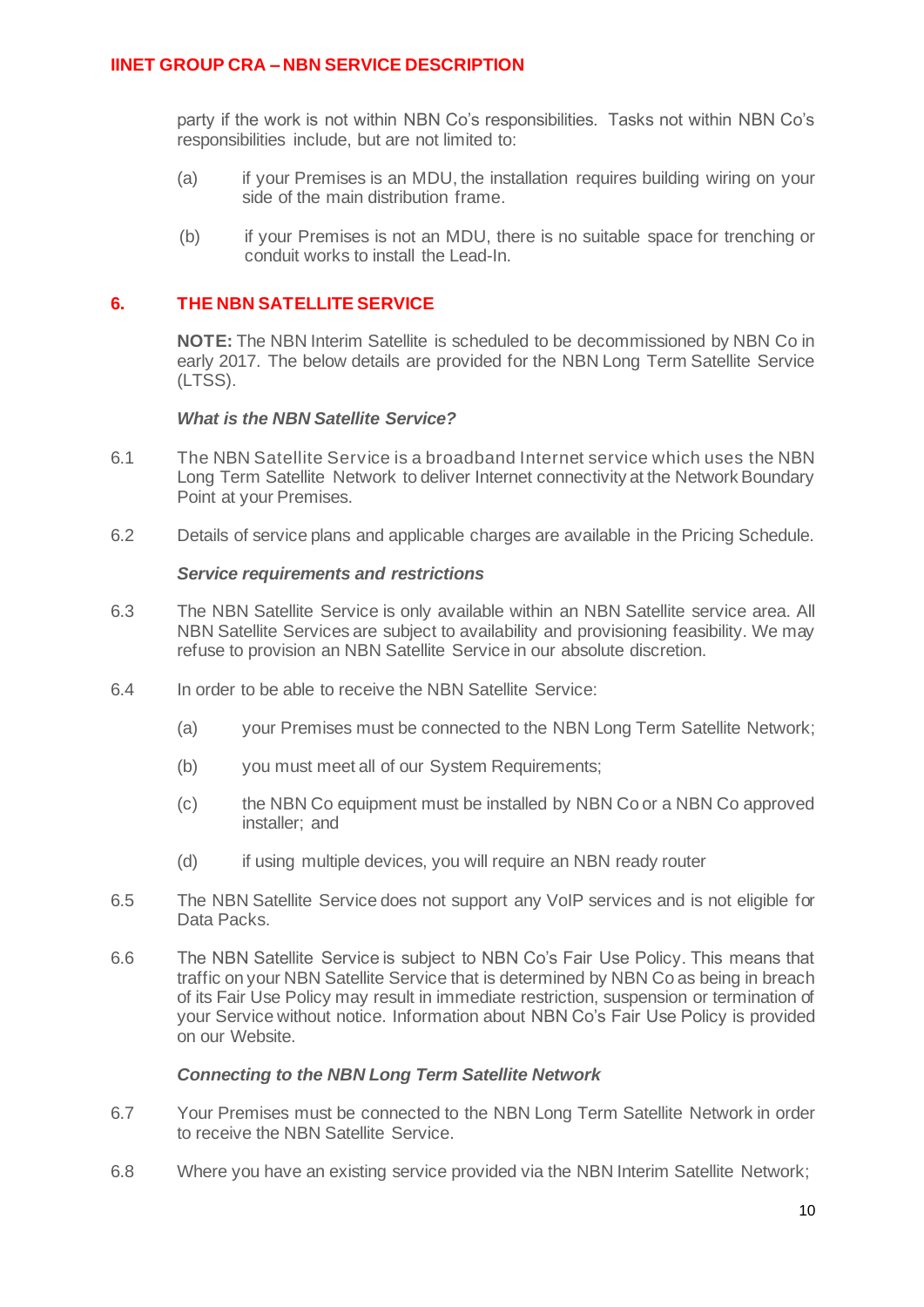- (a) your existing service will stop working when the NBN Interim Satellite Network is decommissioned;
- (b) The NBN Long Term Satellite Service NBN Equipment will be installed in a different location at your Premises, unless you elect otherwise;
- (c) If you elect to install on the same location as your interim service, the interim service will stop working during and after installation;
- (d) your existing NBN Equipment will be removed by NBN Co either on the date of your NBN Long Term Satellite Service installation or at a later date agreed with you by NBN Co.
- 6.9 Where you have existing Satellite equipment that you no longer require, and this equipment is not NBN Equipment, it is your responsibility to uninstall and remove the equipment from your Premises.
- 6.10 Standard installations are done without charge to you. Installations that are not standard may require you to pay charges. Information about NBN Satellite Service installations is provided on our Website.

#### *Standard Installations*

- 6.11 Subject to any changes in NBN Co's installation practices, a standard installation includes:
	- (a) The installation of a Satellite outdoor unit on the outside of your Premises. This comprises of:
		- (A) a satellite dish; and
		- (B) an integrated transmitted and receiver;
	- (b) The installation of a satellite NTD inside your Premises;
	- (c) The connection of a cable from the Satellite outdoor unit, via a wall plate to the satellite NTD;
	- (d) The connection of the satellite NTD to a 'plug pack' power supply unit, connected to the nearest standard AC or DC (as appropriate for your Premises) power point to where Network Termination Device is located;
	- (e) The installation of a roof or wall mount (as appropriate for your Premises); and
	- (f) In all cases, any other equipment which NBN Co considers is required.

#### *Special installation requirements*

6.12 If you have any special or non-standard installation requirements, you must ensure that you discuss them clearly with the installation technician.

## **7. THE NBN FIXED WIRELESS SERVICE**

*What is the NBN Fixed Wireless Service?*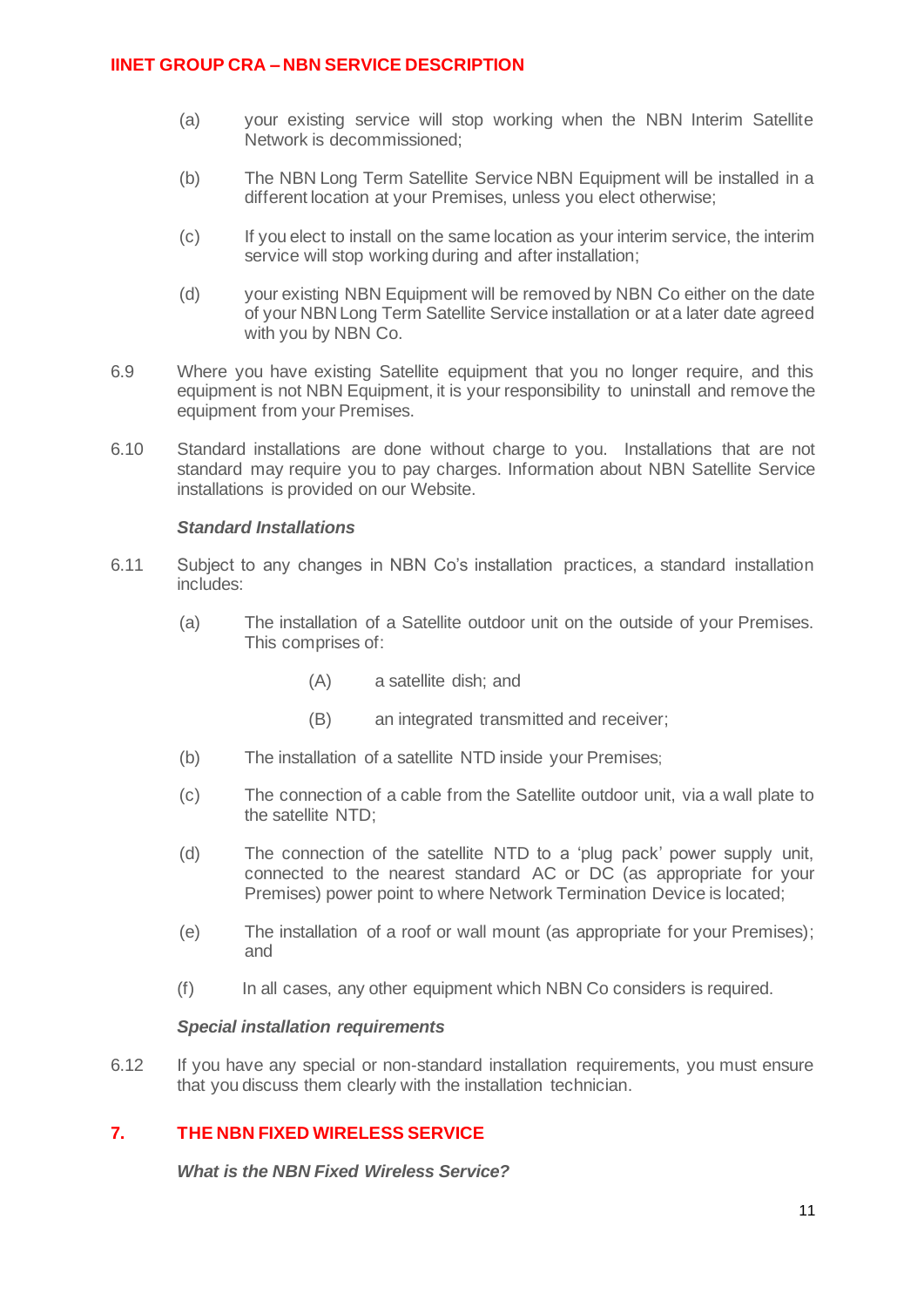- 7.1 The NBN Fixed Wireless Service is a broadband Internet service which uses the NBN Fixed Wireless Customer Access Network to deliver Internet connectivity at the Network Boundary Point at your Premises.
- 7.2 Details of service plans and applicable charges are available in the Pricing Schedule.

#### *Service requirements and restrictions*

- 7.3 The NBN Fixed Wireless Service can only be provided within an NBN Co fixed wireless network area.
- 7.4 All NBN Fixed Wireless Services are subject to availability and provisioning feasibility. We may refuse to provision an NBN Fixed Wireless Service in our absolute discretion.

#### *Connecting to the NBN fixed wireless network*

7.5 Unless your Premises is already connected to the NBN fixed wireless network, in order to receive the NBN Fixed Wireless Service, your Premises will need to be connected to the NBN fixed wireless network. Standard installations are done without charge to you. Installations that are not standard may require you to pay charges. Information about NBN Fixed Wireless Service installations is provided on our Website.

#### *Standard Installations*

- 7.6 Subject to any changes in NBN Co's installation practices, a standard installation includes:
	- (a) The installation of an outdoor antenna unit on the outside of your Premises.
	- (b) The installation of a Wireless Network Termination Device inside your Premises.
	- (c) Connection of an Ethernet cable from the Wireless outdoor antenna unit, via a wall plate to the Wireless Network Termination Device.
	- (d) The connection of the Wireless Network Termination Device to a 'plug pack' power supply unit, connected to the nearest standard 240V power point to where NTD is located.
- 7.7 You are responsible for providing an internal domestic AC 240V 10A socket-outlet in a suitable location for the installation.

#### *Special Installation Requirements*

7.8 If you have any special or non-standard installation requirements, you must ensure that you discuss them clearly with the installation technician.

### **8. NBN FIBRE PHONE SERVICE**

### *What is the NBN Fibre Phone Service?*

8.1 The NBN Fibre Phone Service is a telephony service to the Premises utilising the NBN Fibre network.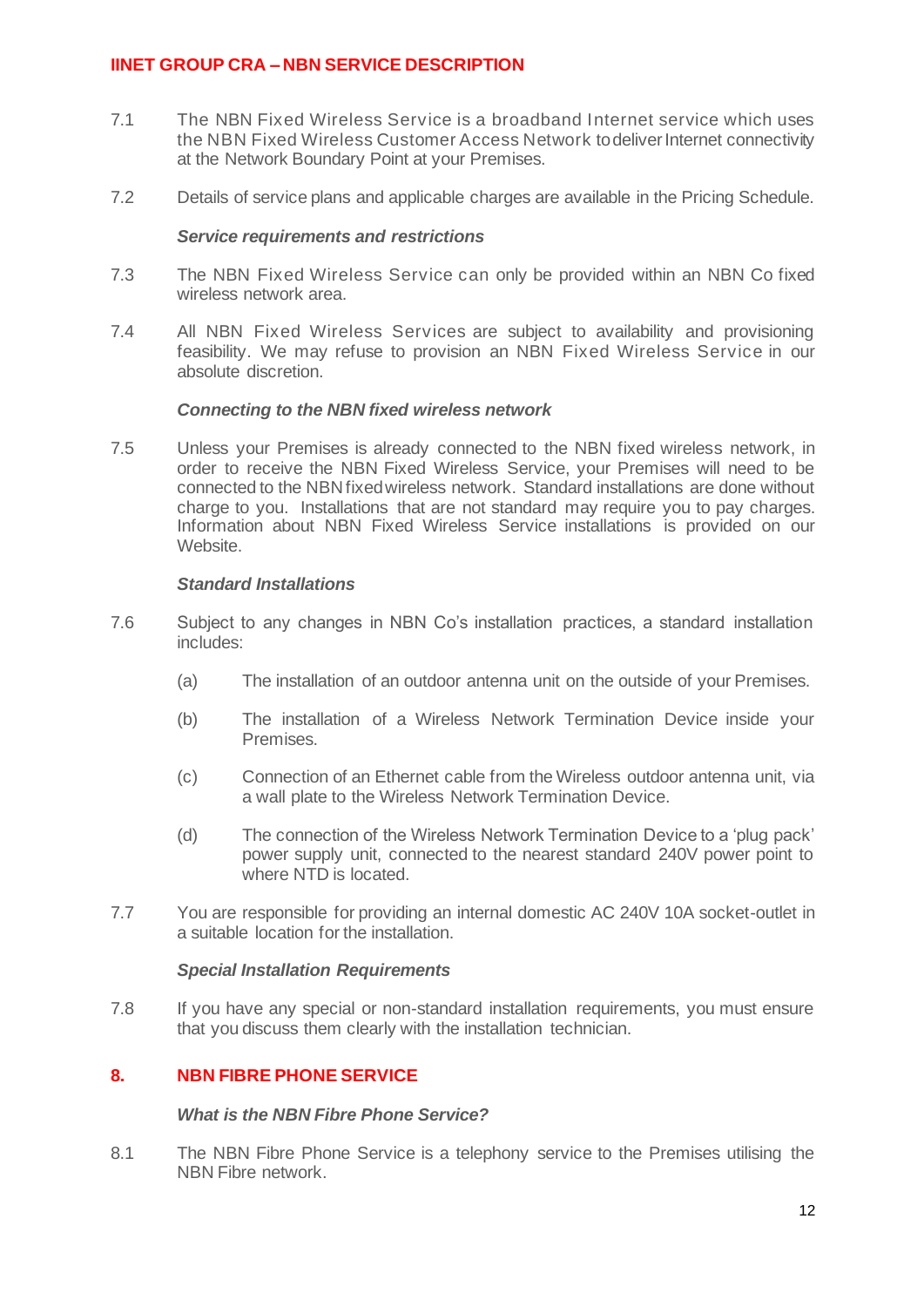8.2 Details of service plans and applicable charges are available in the Pricing Schedule. NBN Fibre Phone services may be supplied as NBN Phone plans.

### *Service requirements and restrictions*

- 8.3 The NBN Fibre Phone Service is only available in conjunction with the NBN Fibre Service. The service requirements and restrictions of the NBN Fibre Service are set out in clause 2 of this Service Description.
- 8.4 In order to access the NBN Fibre Phone Service you require a standard telephone handset that is compliant with Australian standards.
- 8.5 You acknowledge that:
	- (a) operator assisted services are not guaranteed;
	- (b) the Fibre Phone Service may not operate in the event of a power failure;
	- (c) not all devices connected to, nor all services currently operating on, the existing copper-based Australian telecommunications network will necessarily be able to operate in their present form on the NBN Fibre Phone Service;
	- (d) while we use our best efforts to ensure continuity of the NBN Fibre Phone Service, subject to your rights and our obligations under the Australian Consumer Law, we cannot guarantee that the NBN Fibre Phone Service will be either uninterrupted or error-free. Certain factors, such as network congestion, maintenance, technical capabilities, geographic factors, obstructions or interference may mean you will not be able to use the NBN Fibre Phone Service at all times;
	- (e) we do not offer priority assistance, nor support for medi-alert services and monitored alarm systems. Priority assistance is offered by Telstra for people who may be reliant on a telephone service because of a serious medical condition. If you have a medi-alert or priority assistance service or believe that you are eligible, please consider this before proceeding with your order;
	- (f) calls to 19xx numbers are not available with the NBN Fibre Phone Service;
	- (g) the address-based call routing facility used in certain 13 telephone services is not available with the NBN Fibre Phone Service;
	- (h) long distance pre-selection to another carrier is not available with the NBN Fibre Phone Service;
	- (i) emergency call services and other traditional analogue based services such as security/medical alarms, fax, EFT, TTY and other voice band data services are not guaranteed to operate with the NBN Fibre Phone Service; and
	- (j) the NBN Fibre Phone Service is not intended to be a substitute for a primary telephone service.

### *Functionality*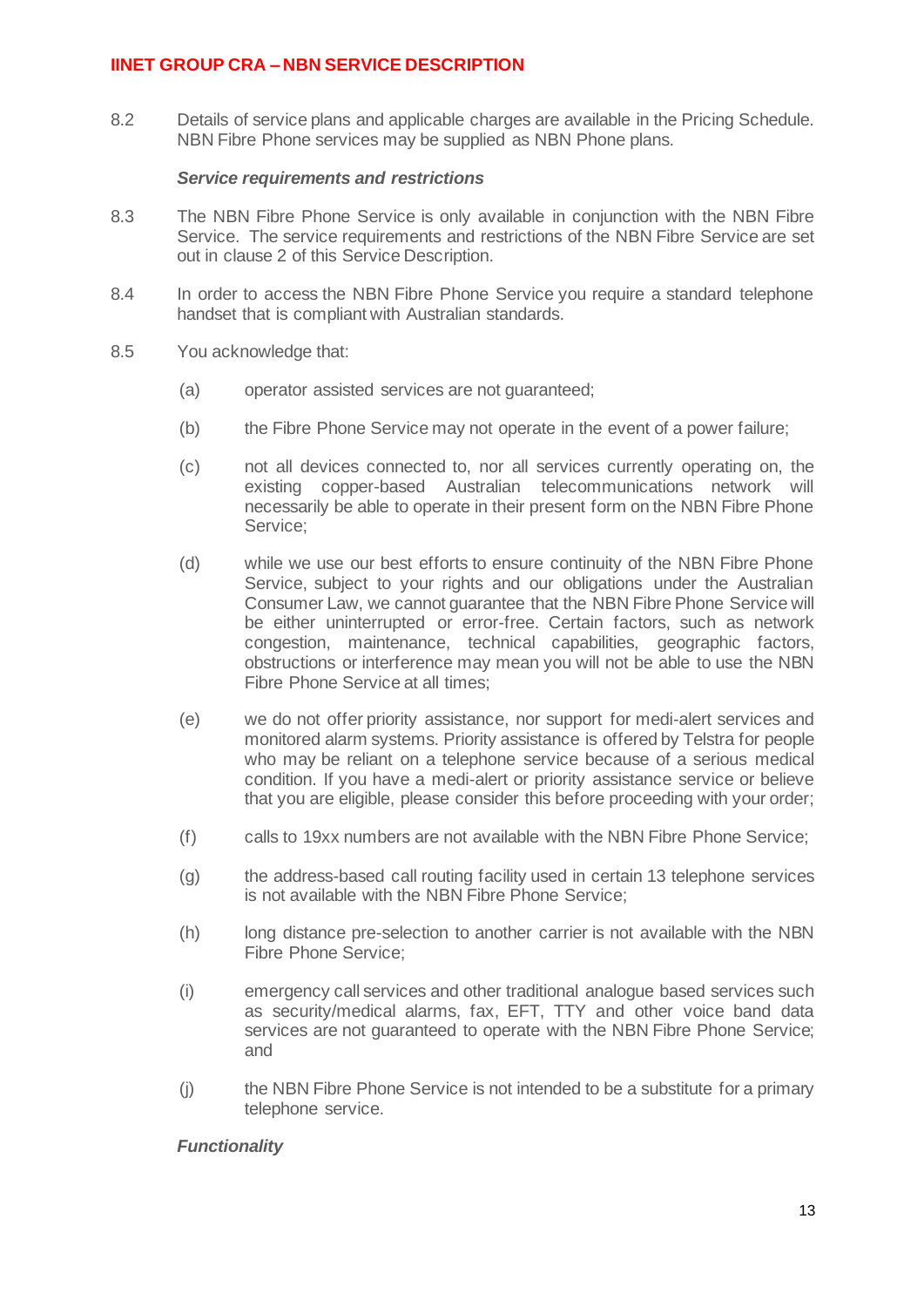- 8.6 You may use the NBN Fibre Phone Service to make calls to Australian landline telephones (including local calls and long distance calls), calls to any Australian mobile phone and calls to international destinations.
- 8.7 You may use the NBN Fibre Phone Service to receive calls from the public switched telephone network.
- 8.8 Additional features of the NBN Fibre Phone Service are described with instructions for use in the "Toolbox" located on our Website. For example, such features include voicemail, the ability to divert calls, and the ability to bar certain types of outbound calls such as mobile or international calls from your Service.

### *Processing delay*

8.9 There is a time delay between you making a call and us processing that call and adding it to your call record. In most cases calls should be added to your call record within an hour of you making the call. However, in some rare circumstances this may take up to 2 weeks. This means that you may not always have all the calls you made in an invoice period appear on that invoice.

## *Backup battery*

- 8.10 Your Fibre Phone Service will not work at all in a power outage if you do not have a battery backup unit. If you have a battery backup unit and there is a power outage, you will only be able to use the Fibre Phone Service to make and receive calls (including calls to emergency service numbers like 000):
	- (a) if you use a telephone handset that is either:
		- (A) a standard corded telephone handset that is not dependent on mains power and is connected to a voice port (i.e. the UNI-V port) on the network termination device; or
		- (B) a cordless handset that has its own back up power supply that is in working order; and
	- (b) for as long as the battery lasts which is dependent on a number of factors including the age of the battery and whether it is fully charged.

## *Local number portability and directory listing*

- 8.11 You may be able to port your existing landline telephone number to the NBN Fibre Phone Service, in accordance with Clause 11 of the iiNet Group Phone Service Description. If you do not port your existing telephone number, we will provide you with a new telephone number when we provision the NBN Fibre Phone Service for you.
- 8.12 You may choose to have a directory listing of the telephone number associated with your NBN Fibre Phone Service. The telephone number associated with your NBN Fibre Phone Service will not be listed unless you request us to and we are capable of doing so. You may choose either:
	- (a) a full listing (name and full address); or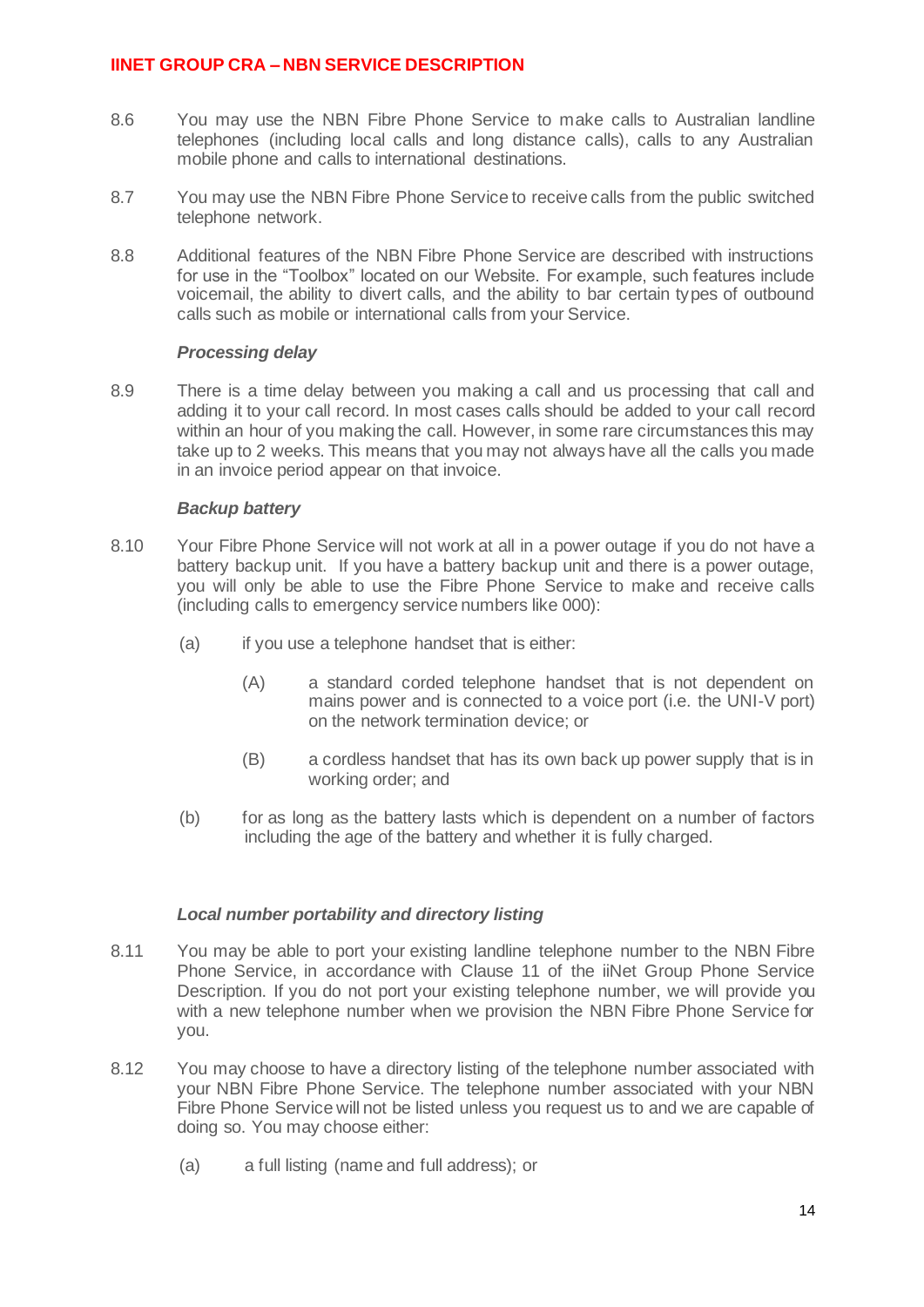- (b) a suppressed address listing (name and suburb only).
- 8.13 If you choose to have the telephone number associated with your NBN Fibre Phone Service listed in a telephone directory, and you subsequently wish the telephone number associated with your NBN Fibre Phone Service not to be listed in the telephone directory, you may request via such means and subject to such conditions as may be specified by us, that the telephone number associated with your NBN Fibre Phone Service not be listed in future editions of the directory.

### *Customer Service Guarantee (CSG) Waiver and Acceptable Use*

- 8.14 As a condition of us providing the NBN Fibre Phone Service to you, you agree to waive your rights and protection under the CSG.
- 8.15 You agree to use the NBN Fibre Phone Service in accordance with our Acceptable Use Policy.

#### *Service cancellation*

- 8.16 To cancel the NBN Fibre Phone Service the authorised account holder must contact us. We will cancel the NBN Fibre Phone Service subject to the account holder providing proof of identity and meeting all other reasonable cancellation requirements.
- 8.17 Cancellation of your NBN Fibre Service will result in the cancellation of the corresponding NBN Fibre Phone Service, and you may have to pay a Break Fee (as set out in the Pricing Schedule) if it is during a Contract Term.

## *Default Blocking of Calls to High Fraud Risk Areas*

8.18 By default, calls to a number beginning with an area code listed in the table below will be blocked. You may unblock calls to areas listed in the table below by calling us.

| <b>Country</b>           | Code   |
|--------------------------|--------|
| <b>AFGHANISTAN</b>       | $+93$  |
| <b>ASCENSION ISLANDS</b> | $+247$ |
| <b>AUSTRIAN SERVICE</b>  | +438   |
| BELARUS                  | +375   |
| <b>BENIN</b>             | $+229$ |
| <b>BURUNDI</b>           | $+257$ |
| BULGARIA                 | $+359$ |
| <b>COMORO ISLAND</b>     | $+269$ |
| CONGO                    | $+243$ |
| <b>COOK ISLANDS</b>      | +682   |
| DIEGO GARCIA             | +246   |
| DJIBOUTI                 | $+253$ |
| <b>EAST TIMOR</b>        | $+670$ |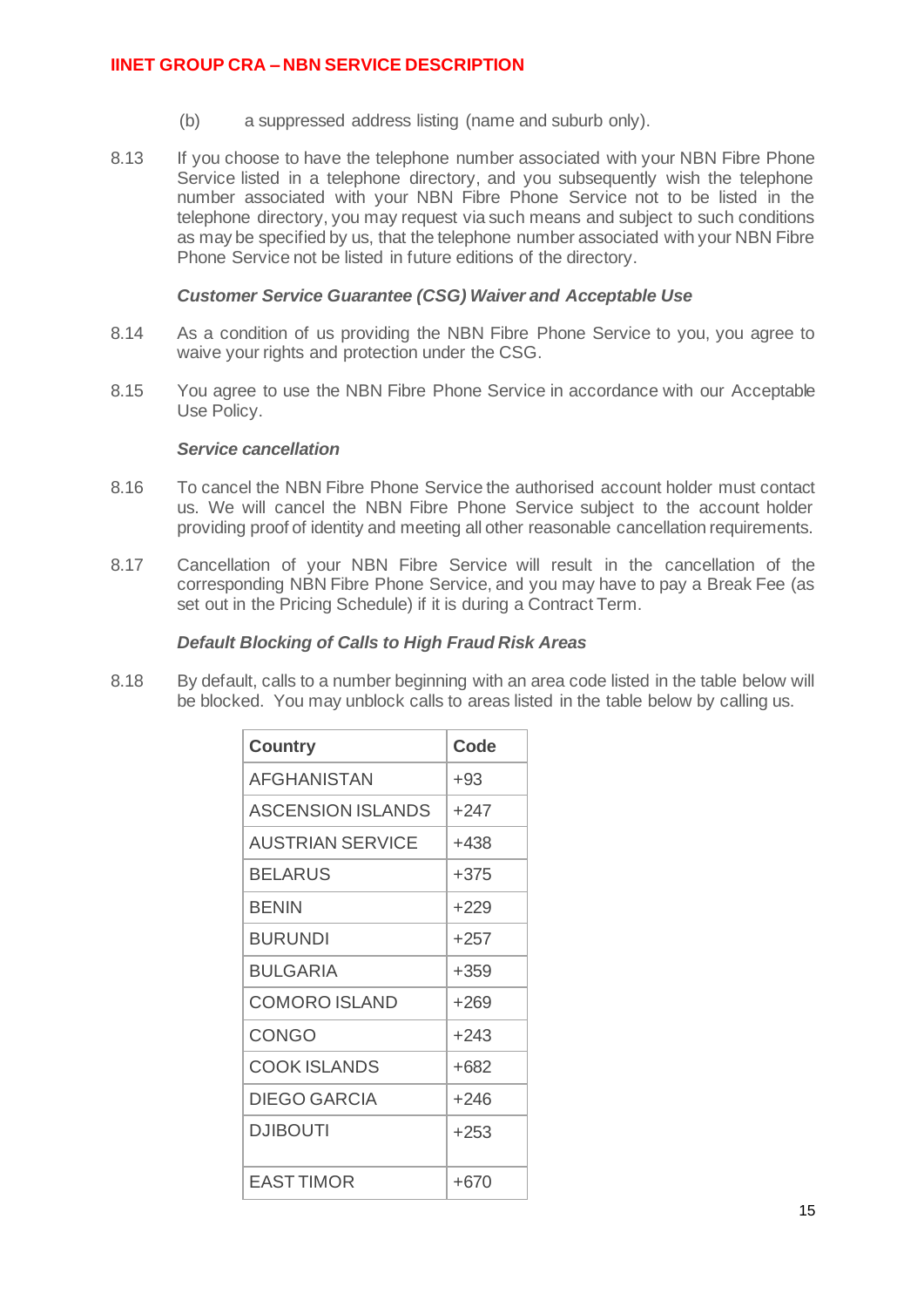| <b>ERITREA</b>                 | $+291$  |
|--------------------------------|---------|
| <b>ESTONIA</b>                 | $+372$  |
| <b>ETHIOPIA</b>                | $+251$  |
| <b>FALKLAND ISLANDS</b>        | $+500$  |
| <b>GAMBIA</b>                  | $+220$  |
| <b>GUINEA REPUBLIC</b>         | $+224$  |
| <b>GUYANA</b>                  | $+592$  |
| <b>HAITI</b>                   | $+509$  |
| <b>HONDURAS</b>                | $+504$  |
| <b>IVORY COAST</b>             | +225    |
| <b>JORDAN</b>                  | $+962$  |
| KOREA (NORTH)                  | $+850$  |
| LATVIA                         | $+371$  |
| <b>LIBERIA</b>                 | $+231$  |
| <b>LIBYA</b>                   | $+218$  |
| <b>LIECHTENSTEIN</b>           | $+423$  |
| <b>LITHUANIA</b>               | $+370$  |
| <b>MADAGASCAR</b>              | $+261$  |
| <b>MALDIVES PREMIUM</b>        | +960900 |
| MALI                           | $+223$  |
| <b>NICARAGUA</b>               | $+505$  |
| <b>NIGER</b>                   | +227    |
| <b>PALESTINE</b>               | $+970$  |
| <b>REUNION</b>                 | $+262$  |
| <b>SATELLITE SYSTEM</b>        | +882    |
| <b>SAN MARINO</b>              | +378    |
| <b>SAO TOME &amp; PRINCIPE</b> | $+239$  |
| <b>SENEGAL</b>                 | +221    |
| <b>SERBIA</b>                  | +381    |
| <b>SIERRA LEONE</b>            | $+232$  |
| <b>SLOVENIA</b>                | $+386$  |
| <b>SOLOMON ISLANDS</b>         | $+677$  |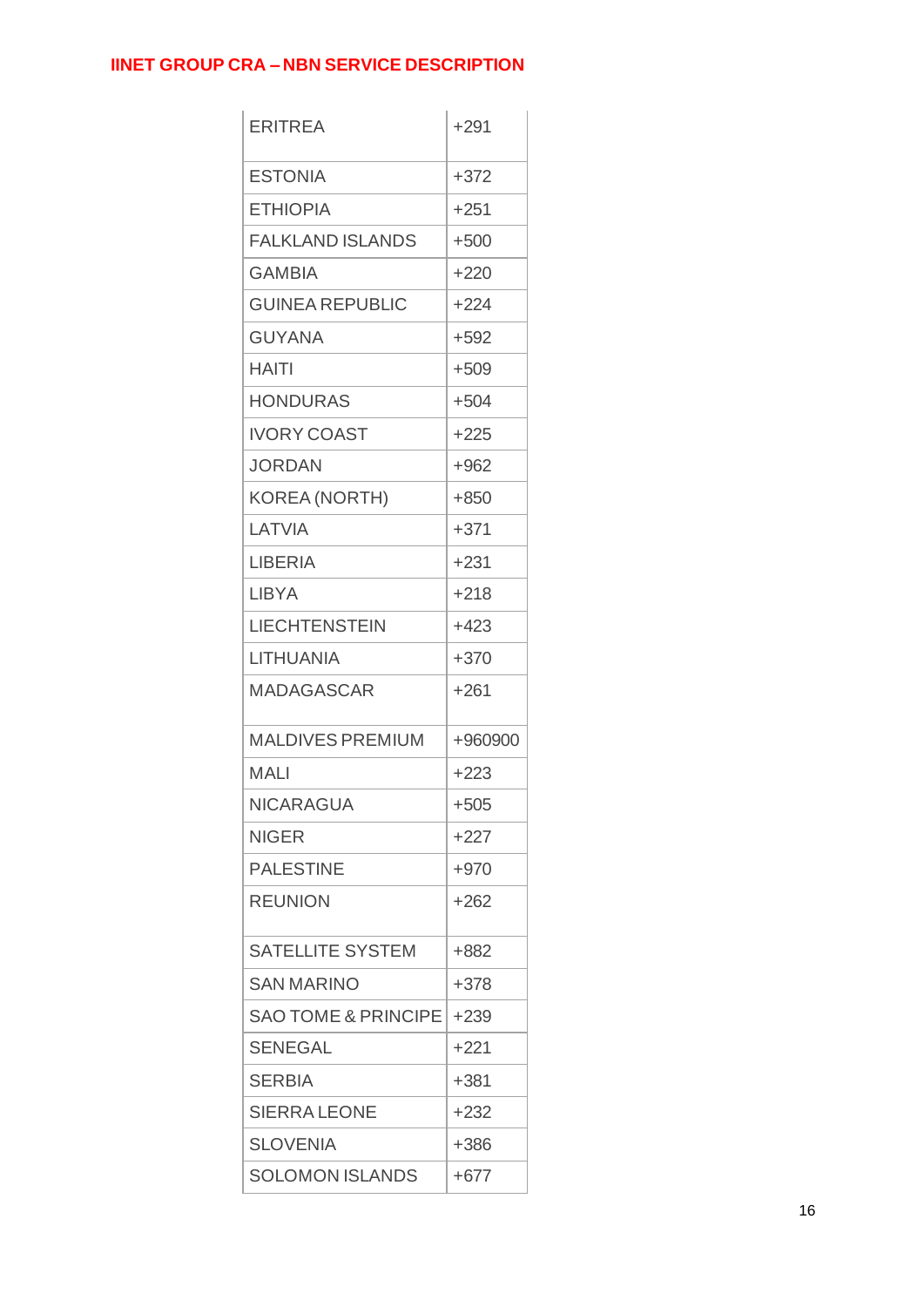| <b>SOMALIA</b>           |                 | $+252$ |
|--------------------------|-----------------|--------|
| <b>ST KITTS</b>          |                 | +1869  |
| <b>ST. HELENA</b>        |                 | $+290$ |
| SUDAN                    |                 | $+249$ |
| <b>SURINAME</b>          |                 | +597   |
| <b>SYRIA</b>             |                 | $+963$ |
| TOGO                     |                 | +228   |
| <b>TUNISIA</b>           |                 | +216   |
| TURKS<br>ISLAND          | <b>CAICOS</b>   | +1649  |
| <b>VIRGIN</b><br>BRITISH | ISLANDS   +1284 |        |

# **9. DATA PACK**

9.1 You may purchase additional quota for your NBN Fibre Service plan, your NBN FTTN/FTTB Service plan., your NBN HFC Service plan, your FTTC Service plan, or your NBN Fixed Wireless plan by adding a Data Pack as outlined in the Pricing Schedule. Data packs are not available on the NBN Satellite Service. Quota is added to either period (On Peak or Off Peak.) Any unused allowance in your Data Pack in any Billing Month cannot be rolled over into subsequent Billing Months.

## **10. GENERAL TERMS APPLICABLE TO ALL NBN SERVICES**

The terms in clauses [11](#page-16-0) t[o 26](#page-27-0) of this service description apply to all NBN Services supplied by us.

## <span id="page-16-0"></span>**11. CONTRACT TERM**

We will provide, and you must acquire, the NBN Service, in accordance with our CRA for at least the Contract Term. You may cancel the Service during the Contract Term but you may be required to pay a Break Fee as set out in the Pricing Schedule. After the end of the Contract Term, we will continue to provide the Service until it is cancelled in accordance with our CRA.

## **12. INSTALLATION**

#### *Appointments*

- 12.1 You are responsible for ensuring that you (or an adult authorised by you) are at your Premises for the installation appointment to:
	- (a) provide access to your Premises for the installation work;
	- (b) approve the final location of the installation; and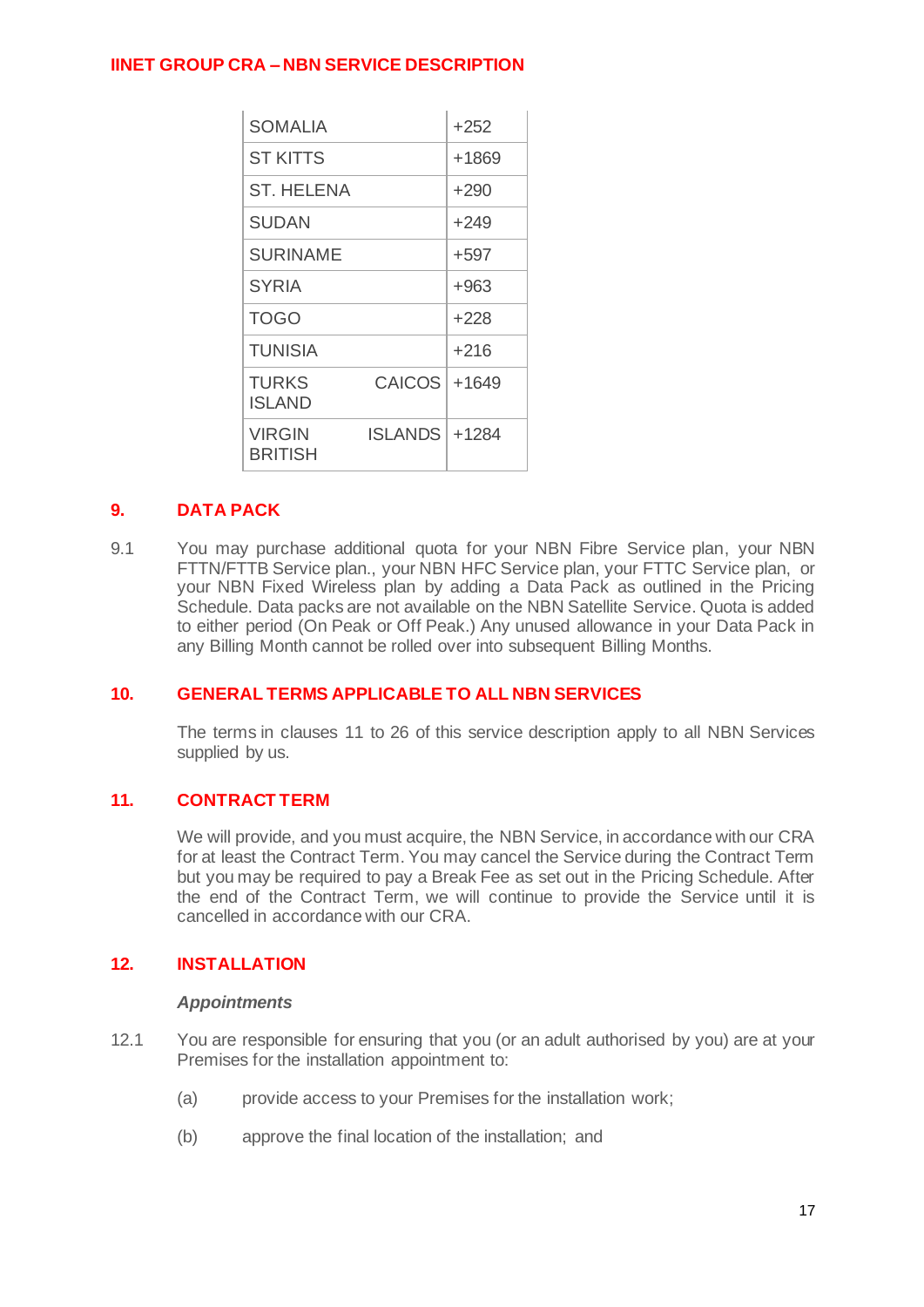- (c) approve any additional charges for non-standard installation tasks (if applicable).
- 12.2 You acknowledge and agree that:
	- (a) if you need to reschedule the installation appointment you must give us at least two Business Days' notice, and that fees may apply for missed appointments;
	- (b) you are responsible for any additional charges due to a non-standard installation. You will be provided with a quote for any such charges;
	- (c) any 'in roof' work will automatically trigger the need for a non-standard installation due to the inherent safety risks involved;
	- (d) NBN Co will not guarantee that 'in roof' work will be undertaken; and
	- (e) you will notify the NBN Co technician if any of the following might affect your installation:
		- (A) any heritage requirements or restrictions;
		- (B) any known or suspected asbestos (commonly used before the 1980s); or
		- (C) any recent pest treatments.

#### *Customer cabling and third party services*

- 12.3 You acknowledge that:
	- (a) You may need new cabling to connect the location of the NTD/NCD to where you intend to use the Service (or other services connected to the NTD/NCD). This cabling is not provided as part of the NBN Service and is your responsibility. This cabling is subject to the requirements of the ACMA wiring rules (AS/ACIF S009:2006) and you will need to arrange and pay for the services of an ACMA licensed cabler to install this cabling.
	- (b) You should consider all your future cabling needs (e.g. for a telephone service), as well as the immediate requirement for an Ethernet connection point at a suitable place inside your Premises.
- 12.4 Where wiring does not exist or you have a fault with your wiring, you can arrange for your own contractor to perform the work required to install or fix this wiring. Alternatively after service activation you may lodge a fault with us and we will arrange a technician to attend your premises (you must be at the premises as required at the time the technician attends the premises to fix the fault). The technician will quote you a fee for service based on any work required.
- 12.5 You will be responsible for the cost of any third party services that may be required in relation to the installation of the Service to the Premises (for example an electrician or licensed cabler).

#### *Access to your Premises*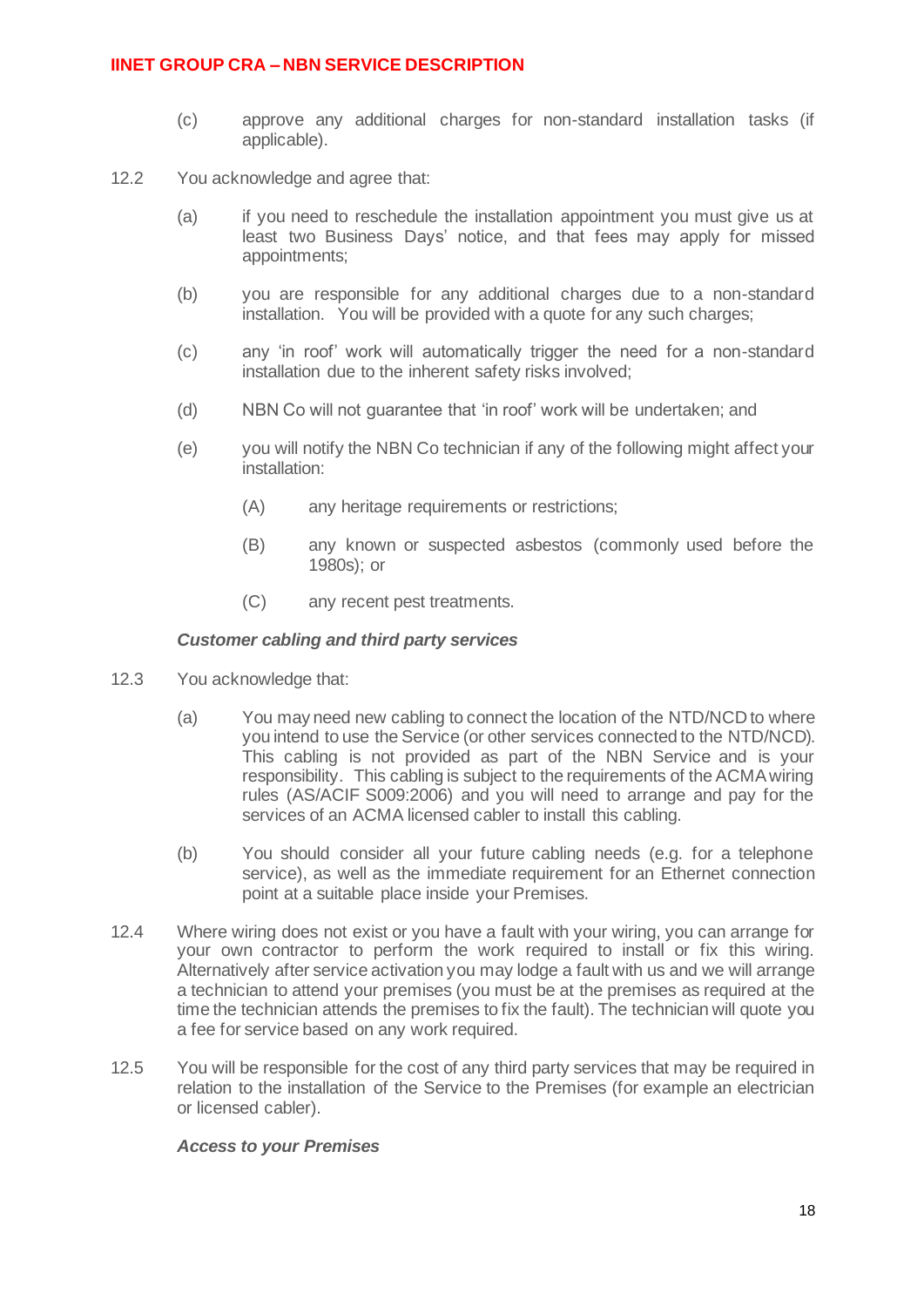- 12.6 You agree that you will allow us (or any other person nominated by us, including NBN Co) safe, efficient and timely access to your Premises when required:
	- (a) to supply the service to you or any other customer;
	- (b) to deliver, install, connect, inspect, modify, replace, maintain, repair, reinstate, service, disconnect, remove or perform any other work on or in relation to part of the National Broadband Network or any third party network; or
	- (c) for any other reasonable purpose,

for as long as the service is provided to you, and for a reasonable period thereafter as reasonably requested by us or our supplier.

- 12.7 You agree that:
	- (a) you will, upon request, provide any further written consent in a form reasonably required by us in relation to such access; and
	- (b) if you do not control the premises, you will promptly arrange any written consents for access required under this clause.
- 12.8 If you are not the owner of your Premises, you must obtain the owner's consent for the NBN Equipment to be installed. You agree that the installation of the NBN Equipment at the Premises is on the basis of the request that you have made to us and that we have relied upon your authority to make this request. You indemnify us against (and must pay us for) any claim the owner of the Premises makes against us relating to our entering the Premises or installing or maintaining any equipment at the Premises pursuant to your request for us to do so.

#### *Service activation and delivery of Hardware*

- 12.9 We will notify you of Service Commencement Date via the email address provided on your Application or via SMS to the mobile number provided on your Application.
- 12.10 We will endeavour to deliver any Hardware purchased promptly after approval of your Application.
- 12.11 You acknowledge that we may activate the NBN Service before delivering the Hardware.
- 12.12 If you notify us that your Hardware contains faulty components, you must give us sufficient information to assess the Hardware including allowing us to test your personal computer. If we find that the relevant component is not faulty, we may charge you an Incorrect Call-Out Fee (as specified in the Pricing Schedule).

## **13. DISCLOSURE OF INFORMATION**

You consent to us disclosing any data or information regarding you or your service to third party suppliers (including NBN Co), as reasonably required by us or our third party suppliers for providing the NBN Service to you or maintaining networks related to the NBN Service.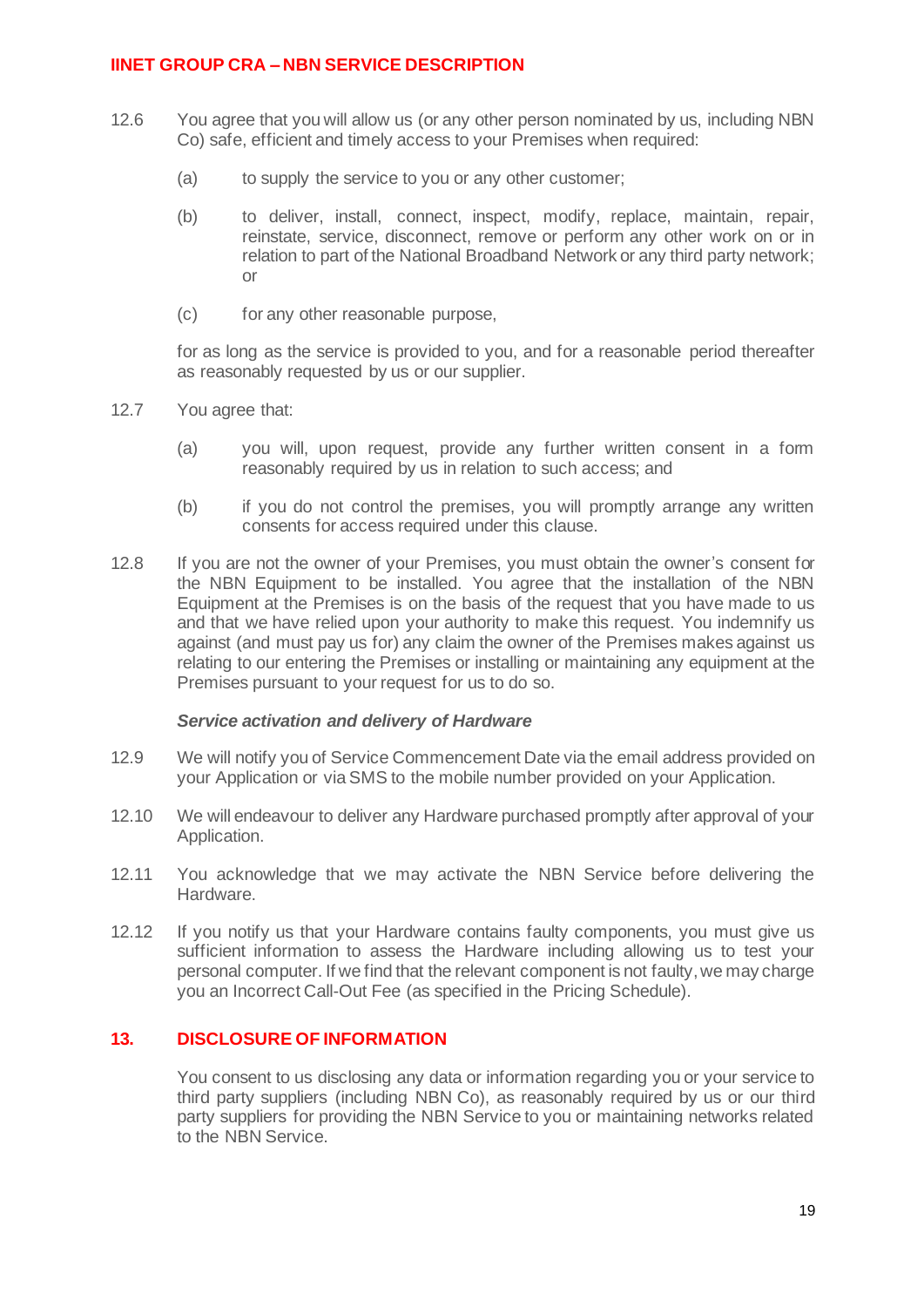### **14. PREVIOUS SERVICES**

- 14.1 You acknowledge and agree that:
	- (a) the same incentives and benefits (for example, discount plans and any concessions) available from your previous service provider may not be available for the NBN Service;
	- (b) prior to the date that the NBN Service is provided by us, any content and/or carriage services provided over the relevant telephone line will be provided by your previous service provider;
	- (c) you will contact your previous service provider in relation to the provision of services and any faults relevant to the telephone line in the period prior to the date that the NBN Service is provided by us;
	- (d) our staff or representatives and/or your previous service provider may need to access your Premises for the purposes of installation or maintenance work;
	- (e) if you make an application for the NBN Service, any pending orders in relation to your Existing Service will be cancelled;
	- (f) whether or not we provide the NBN Service to you is dependent on a number of factors including availability of the service. The availability of the NBN Service also varies depending on the geographic and technical capability of the underlying Network, if we agree to provide the NBN Service to you, we will advise you if there is any significant delay during the application process.

## <span id="page-19-0"></span>**15. SOFTWARE**

15.1 We may choose to provide you with Software for use with the Service.

#### *Licence to use*

15.2 We grant to you a revocable, non-exclusive, non-transferable licence to use the Software subject to this clause [15](#page-19-0) and any end user agreement provided with the Software at the time of installation.

#### *Restrictions on use*

- 15.3 Where we provide Software to you, you must:
	- (a) only use the Software (including storing, loading, installing, executing or displaying it on a computer) in conjunction with the Service and on the number of additional computers corresponding to the number of any Additional Users you have requested. If you have requested Additional Users, we will give you the number of licenses that corresponds to the number of Additional Users requested;
	- (b) not copy, translate, adapt, modify, alter, decompile, disassemble, reverse engineer or create any derivative works based on the Software or merge the Software with any other software, except where permitted by the Copyright Act 1968;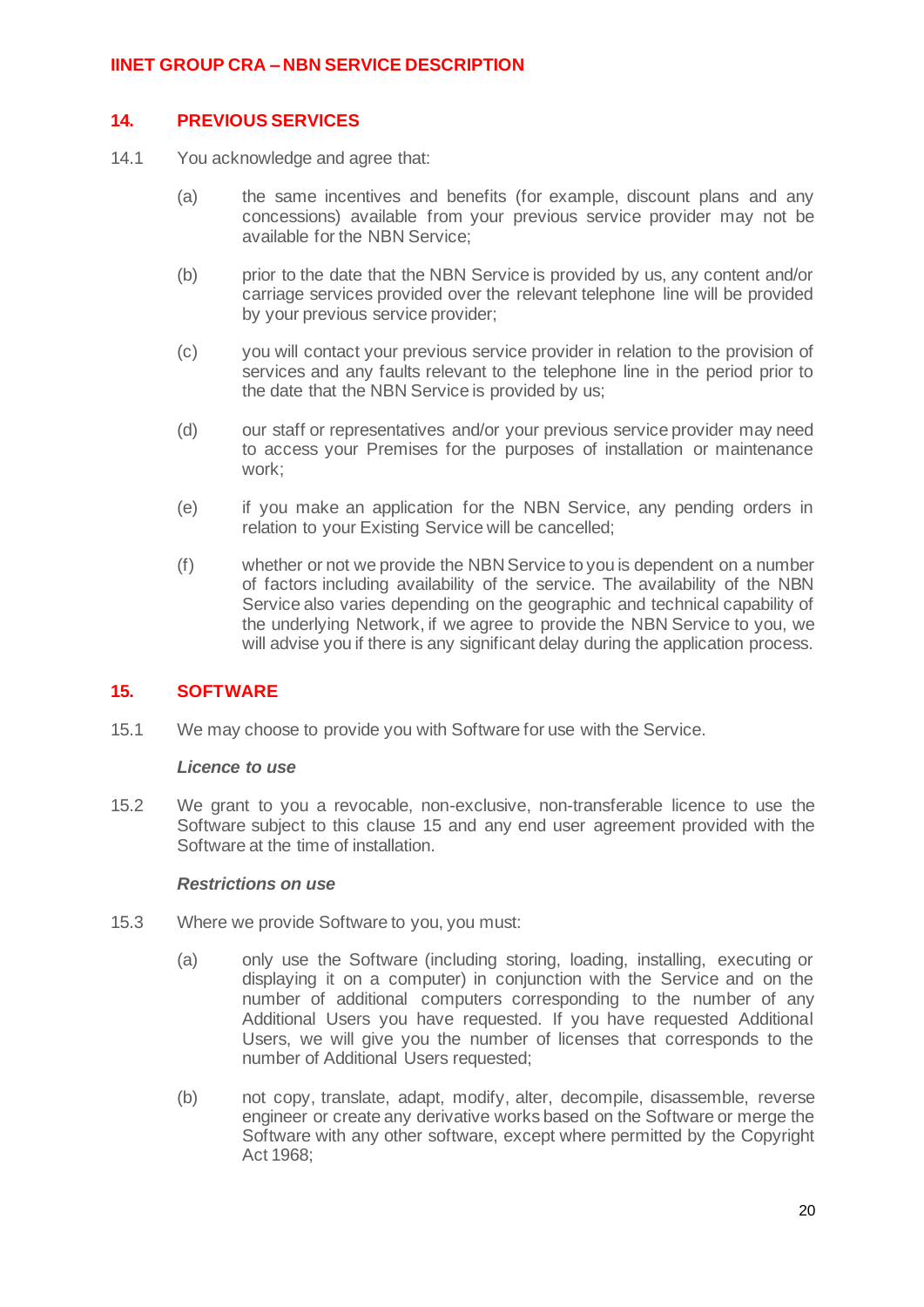- (c) only use the Software in accordance with our reasonable directions from time to time;
- (d) not sub-licence, assign, share, sell, rent, lease, supply, distribute or otherwise transfer to any person your right to use the Software;
- (e) not alter or remove any copyright or other intellectual property notifications applied to the Software; and
- (f) comply with the terms and conditions of any end user agreement provided with the software at the time of installation.
- 15.4 Upon termination of the Service, any Software licences granted as part of the Service will immediately terminate and you must return to us or destroy any copies of the Software if we direct you to.

## **16. REQUIRED EQUIPMENT**

- 16.1 If we provide you with any of the Required Equipment, risk in the Required Equipment passes to you on delivery, and title to the Required Equipment passes to you when we receive payment in full.
- 16.2 If we do not supply any or all of the Required Equipment to you, you will need to supply all (or the remainder) of the Required Equipment before we can supply the Service to you.
- 16.3 If you choose to supply some or all of the Required Equipment yourself for use with the Service, the operation of such equipment and any repairs to it will be your responsibility.
- 16.4 Where we supply you a modem, we may manage this modem remotely to configure your specific settings and apply relevant firmware upgrades via our servers.

### **17. NBN CO EQUIPMENT**

- 17.1 Except for customer premises equipment such as internal wiring or equipment that is installed beyond the Network Boundary Point, NBN Co owns the NBN Equipment. You agree that you will not do anything or authorise anything to be done which might affect the ownership of the NBN Equipment and that you will comply with all reasonable instructions of us or NBN Co to protect NBN Co's ownership of the NBN Equipment. You agree that without NBN Co's prior written agreement, you will not remove or obscure any identification marks on the NBN Equipment. You agree that the NBN Equipment will not be altered, repaired, serviced, removed, moved, accessed, tampered with or interfered with by any person who does not have the authority of us or NBN Co to do so.
- 17.2 You will not create (or attempt to create) any security interest, encumbrance, lien, charge or mortgage over the service or any part of the NBN Equipment.
- 17.3 You will not interfere with or damage the NBN Equipment and you will take all reasonable care of the NBN Equipment.
- 17.4 You are liable for any damage to or removal of the NBN Equipment, unless the damage or removal is caused by us or our contractors or NBN Co or its contractors.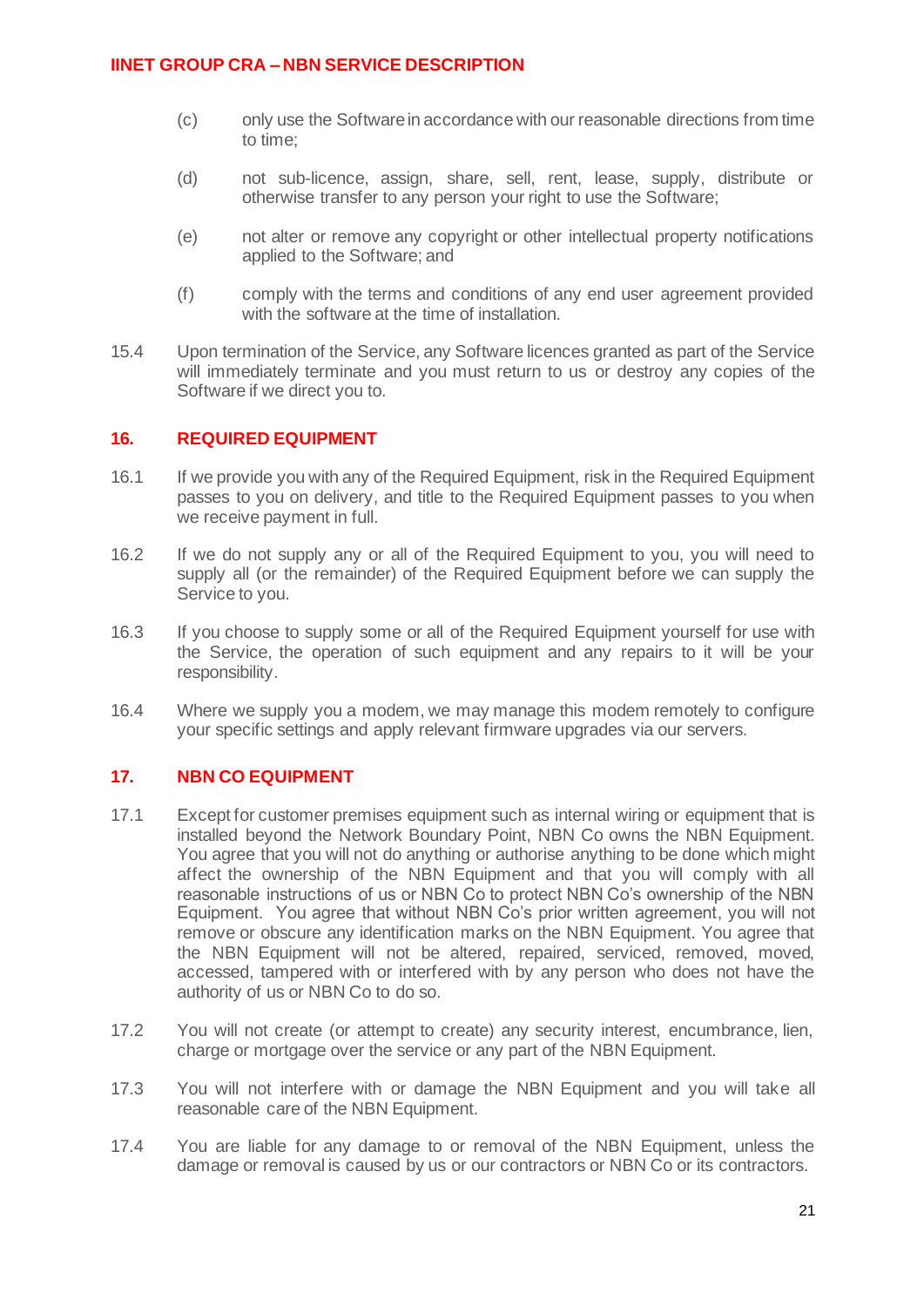#### **18. YOUR EQUIPMENT**

- 18.1 You agree to ensure that any equipment used by you in connection with the Service:
	- (a) is approved for use in connection with Australian telecommunications networks;
	- (b) is not used for any purpose other than the purposes for which it was approved; and
	- (c) is maintained in good repair and working condition.
- 18.2 You acknowledge and agree that:
	- (a) equipment that functions on a copper network may not function on the NBN;
	- (b) we have no responsibility for Your Equipment (including telephone handsets, medical alarms, security alarms, EFTPOS machines, fax machines, TTY machines);
	- (c) it is your responsibility to establish whether Your Equipment is compatible with your NBN service and we accept no responsibility for establishing whether Your Equipment is compatible with your NBN service. If you are in any doubt you should contact the supplier of Your Equipment;
	- (d) we strongly recommend that you do not use any alarm devices, especially medical alarm devices, with an NBN service that does not have battery backup.

# <span id="page-21-0"></span>**19. USE OF THE SERVICE**

- 19.1 When using the Service you must comply with:
	- (a) our CRA, including clause 4 of the General Terms, and this clause [19;](#page-21-0) and
	- (b) any rules, including any acceptable use conditions, imposed by any third party whose content or services you access using the Service or whose Network on which your data transmits.
- 19.2 Any use of the Service at the Premises is your responsibility. The terms of our CRA apply to you and also to anyone else who uses the Service (regardless of whether you give them permission to do so or not).
- 19.3 You must ensure that any software you use in relation to the Service is properly licensed.
- 19.4 The use of a Local Area Network (LAN) for personal use is permitted, however the set-up and configuration of a LAN connected to the modem is not supported by customer service.
- 19.5 All IP addresses provided by us for your use remain our property. Most Services include a dynamic IP address. A new IP address is usually allocated whenever the computer and modem are rebooted. The IP address remains until the next time the computer and modem are switched off. Where provided, you may configure your computer or modem to connect using a static IP address.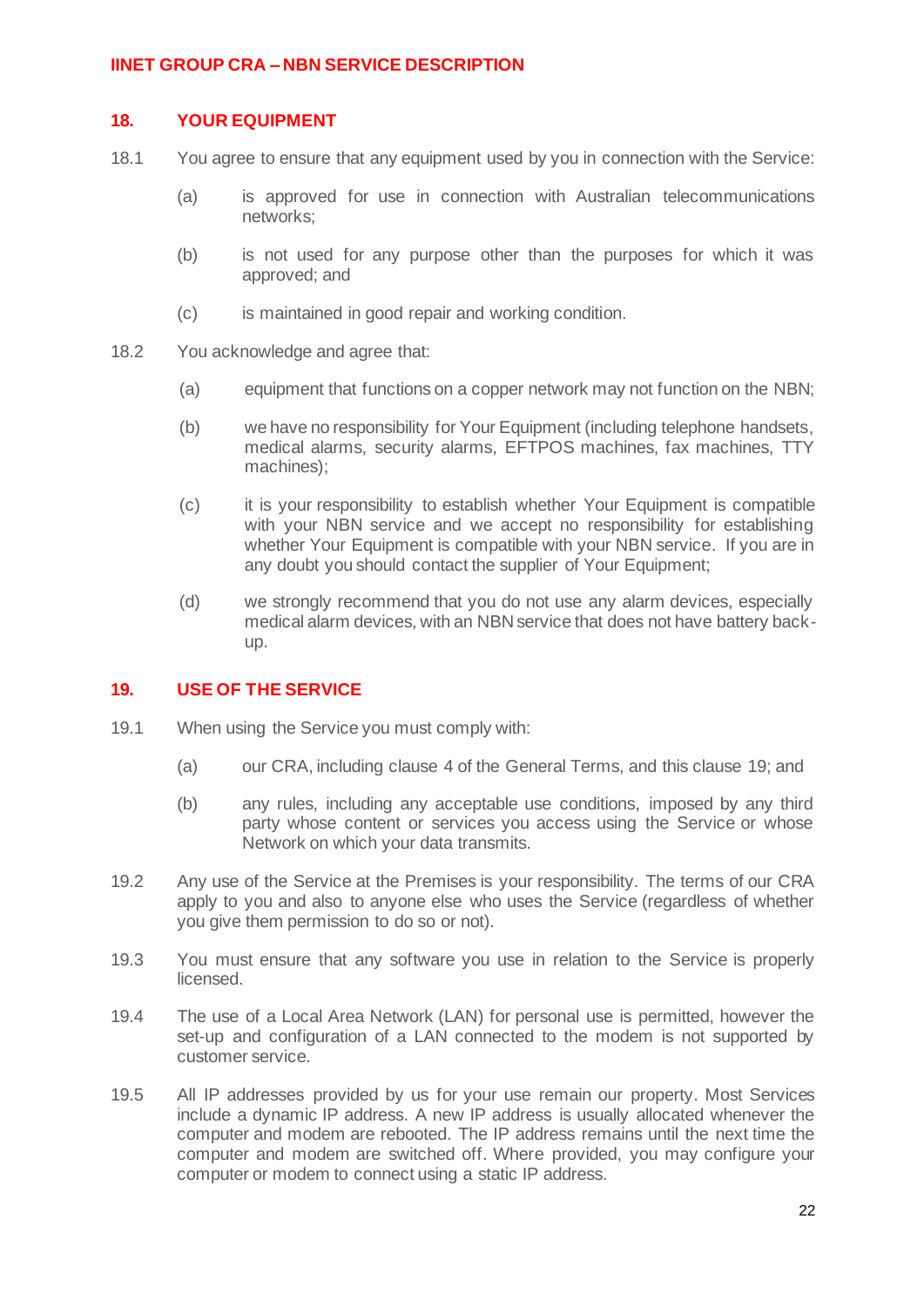- 19.6 We may at any time adjust aspects of the Service for security or Network management reasons, including, without limitation:
	- (a) deleting transitory data that has been stored on our servers for longer than 90 days;
	- (b) deleting stored email messages that are older than 90 days;
	- (c) rejecting any incoming email messages and attachments that exceed 30 Megabytes (including encapsulation);
	- (d) delivering access and content via proxy servers;
	- (e) limiting the number of addresses to whom an outgoing email can be sent;
	- (f) refusing to accept incoming email messages to mailboxes that have exceeded the email storage limit;
	- (g) managing the Network to prioritise certain types of Internet traffic over others; and
	- (h) blocking or filtering specific Internet ports.
- 19.7 You are responsible for providing any security or privacy measures for your computer networks and any data stored on those networks or accessed through the Service. We will not be liable to you in respect of any loss, damage, costs or expenses incurred by you in connection with your failure to provide that security.
- 19.8 You may request additional users on the Service in accordance with the Pricing **Schedule**
- 19.9 You must take reasonable steps to ensure that others do not gain unauthorised access to the Service through your account. We recommend that you do not disclose your password to others and that you change your password regularly.
- 19.10 We may monitor use of the Service to investigate a breach (or suspected breach) of the Acceptable Use Policy or upon the request of an authorised authority.
- 19.11 Where you provide your own wireless computer connection device, you are responsible for any loss caused by an unauthorised interception of the Service.

### **20. SERVICE CHARGES AND BILLING**

#### *Service charges*

- 20.1 You must pay the charges for the Service set out in the Pricing Schedule and any other charges set out in your Application.
- 20.2 The charges for the Service will depend on the Service options, features and characteristics for each Service option selected by you in your Application.

#### *Billing*

20.3 We will bill you for the charges for the Service in accordance with the billing period set out in the Pricing Schedule.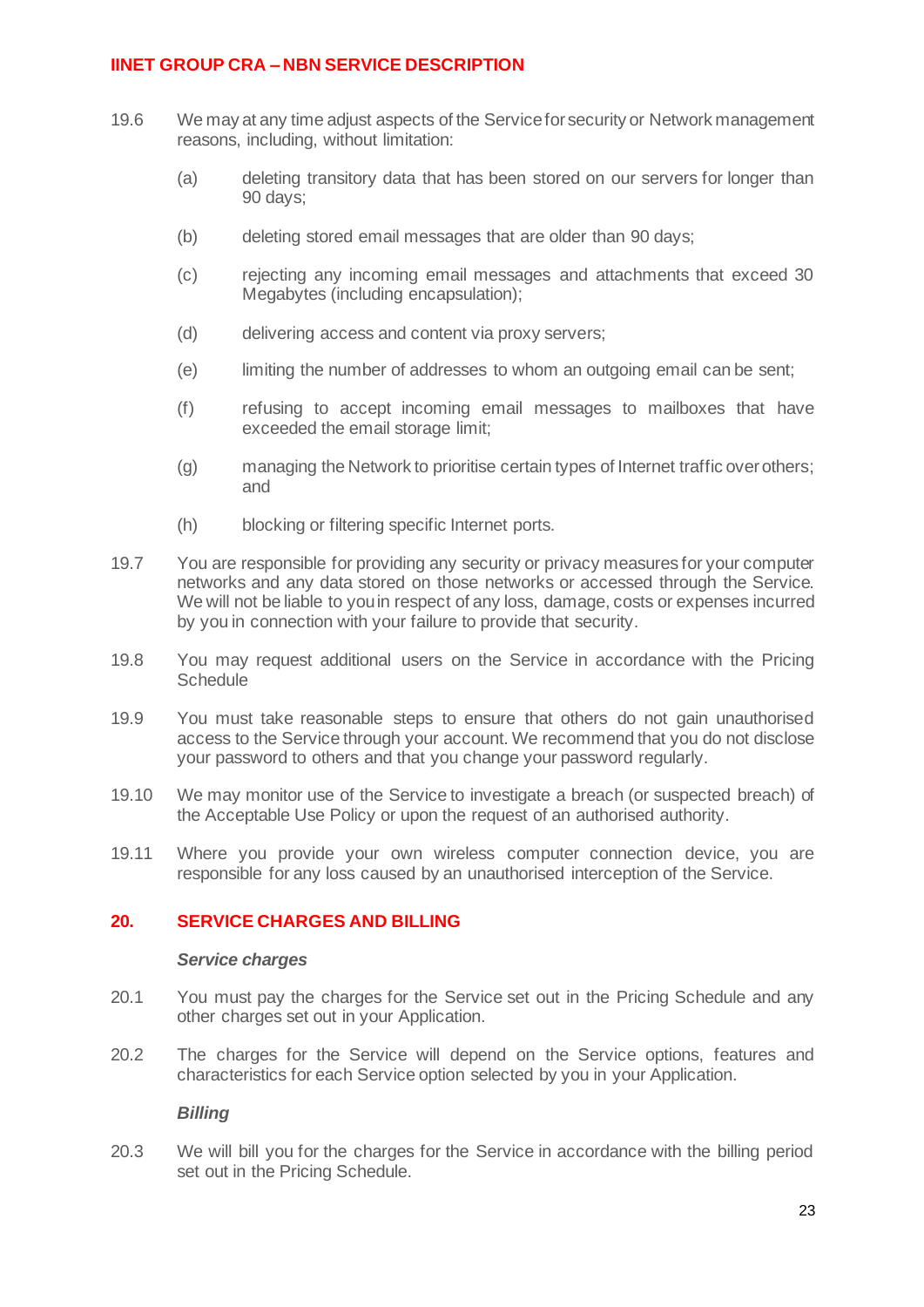20.4 Your bill will be electronically mailed to the email address provided by you to us from time to time. Printed-paper invoices requested by you will incur a monthly fee as specified in the Pricing Schedule or such other fee as notified by us to you from time to time.

#### *Commencement of charges*

20.5 Service charges will accrue from the Service Commencement Date.

#### *Payment*

- 20.6 You must pay the charges for the Service:
	- (a) by direct debit payment from your credit card or nominated bank account; or
	- (b) by an acceptable method as described on your invoice.
- 20.7 If you provide us with your credit card details for the purposes of paying for the Service, we may:
	- (a) charge any up-front fees agreed to by you when submitting your application;
	- (b) charge all fees to your credit card on a monthly basis from the applicable date referred to in clause 20.5;
	- (c) disclose your credit card details to, and obtain information from, any financial information or credit card issuer to verify the credit card details;
	- (d) take steps to verify that there is sufficient funds available on your credit card account to pay for invoiced fees; and
	- (e) charge any applicable Break Fee to your credit card following cancellation of the Service.
- 20.8 If the direct debit from your bank account, or from your credit card is declined for any reason we may impose a Decline Fee (as set out in the Pricing Schedule).
- 20.9 Subject to your right to later claim a refund of your charges for certain Interruptions to the Service pursuant to clauses 14.4 to 14.8 of the General Terms, you must continue to pay the charges for the Service even if:
	- (a) your computer is not working;
	- (b) you actively cease using the Service for any reason in circumstances where the Service is available for use; or
	- (c) the Service is unavailable, or has limited availability, for an insignificant period due to a network or system outage.

### **21. MONTHLY USAGE ALLOWANCE AND SHAPING**

#### *Monthly usage allowance*

21.1 Each NBN Plan provides a Monthly Usage Allowance that represents the maximum Usage without Shaping or additional charges during a Billing Month (regardless of the number of days in that month). All traffic is counted towards the Monthly Usage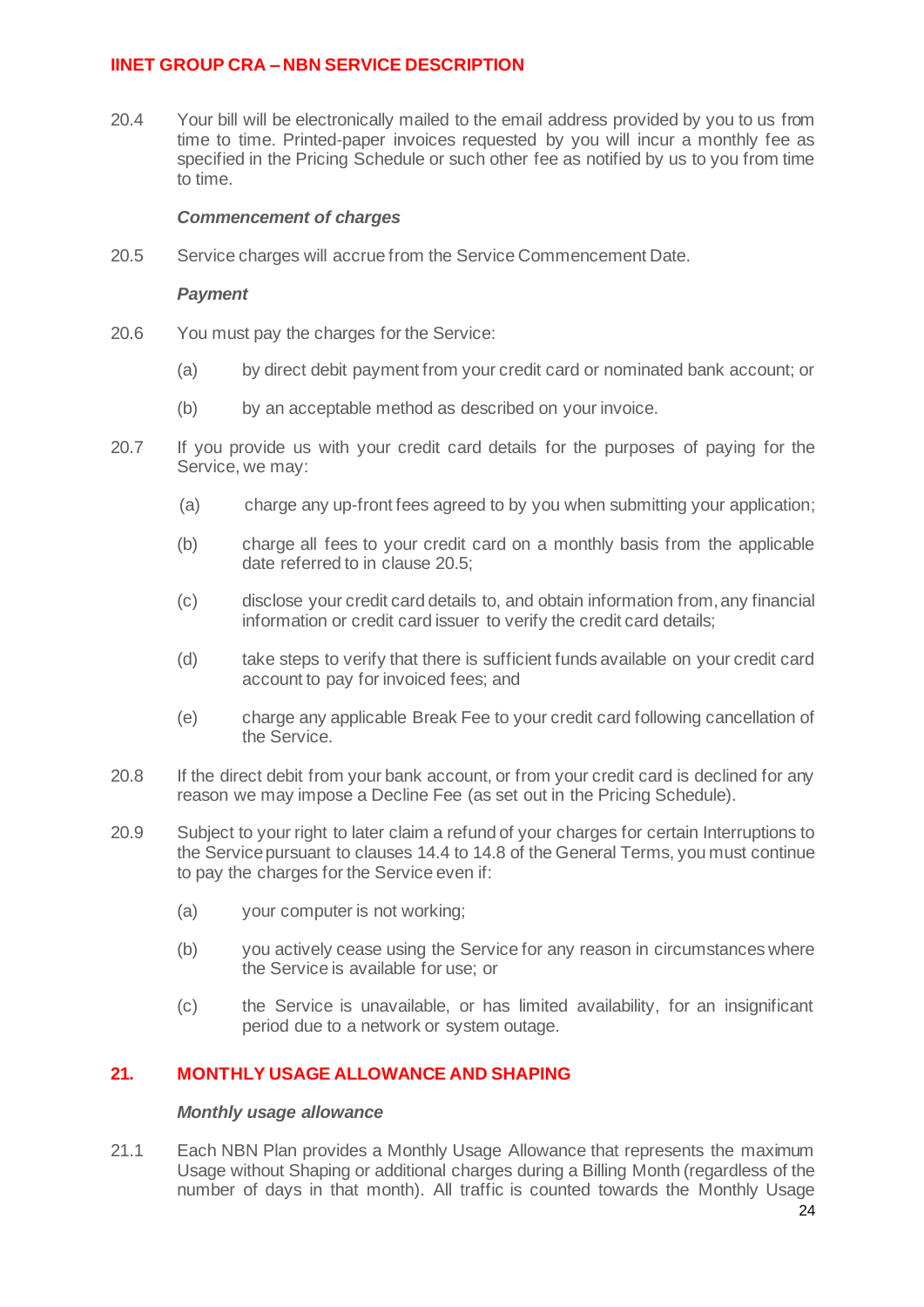Allowance on the NBN Service, including any Netphone Services supplied over the NBN (if applicable).

21.2 Your Usage is reset to zero each month, commencing on the date you are initially billed for the Service ("Billing Month").

#### *Shaping*

- 21.3 If your Usage exceeds the Monthly Usage Allowance for any given Billing Month, then your access to the NBN Service will be Shaped (Downstream and Upstream).
- 21.4 Your Service will remain Shaped until the commencement of the next Billing Month. Any unused Monthly Usage Allowance in any Billing Month cannot be rolled over into subsequent Billing Months.
- 21.5 Your Service is shaped during the period (On Peak or Off Peak) in which you have exceeded your usage.
- 21.6 You may purchase additional quota for your plan by adding a Data Pack as outlined in the Pricing Schedule. Quota is added to the applicable period (Peak, Off Peak, or Anytime). Any unused quota in your Data Pack in any Billing Month cannot be rolled over into subsequent Billing Months. Data packs are not available on the NBN Satellite Service.

#### *Monitoring your Usage*

- 21.7 We may notify you by email to your email address provided by you from time to time, when your Usage has exceeded the Monthly Usage Allowance. We reserve the right to monitor any additional Usage whilst access to your Service is Shaped.
- 21.8 An online Usage monitoring application is provided on our web page to allow you to view your Usage for the current Billing Month.

### **22. CANCELLATION, SUSPENSION OR VARIATION**

#### *Cancellation or suspension by us*

22.1 We may cancel, suspend or restrict the supply of the Service to you in accordance with the General Terms of our CRA.

#### *Cancellation or suspension by you*

- 22.2 You may cancel the Service at any time by contacting us and verifying your identity but you may be required to pay a Break Fee in accordance with clause [22.3.](#page-24-0)
- <span id="page-24-0"></span>22.3 If you cancel the Service after service activation but before the end of the Contract Term, the Break Fee set out in the Pricing Schedule will apply. Subject to our Billing Policy, you authorise us to debit these payments from your credit card or bank account at the time of receipt of a cancellation notice from you. We will credit any fees paid in advance by you against fees payable by you for another service supplied by us or a related iiNet Entity to you.
- 22.4 NBN Services cannot be suspended by you as there is an on-going cost incurred by us in maintaining the connection with our supplier.

#### *Variations*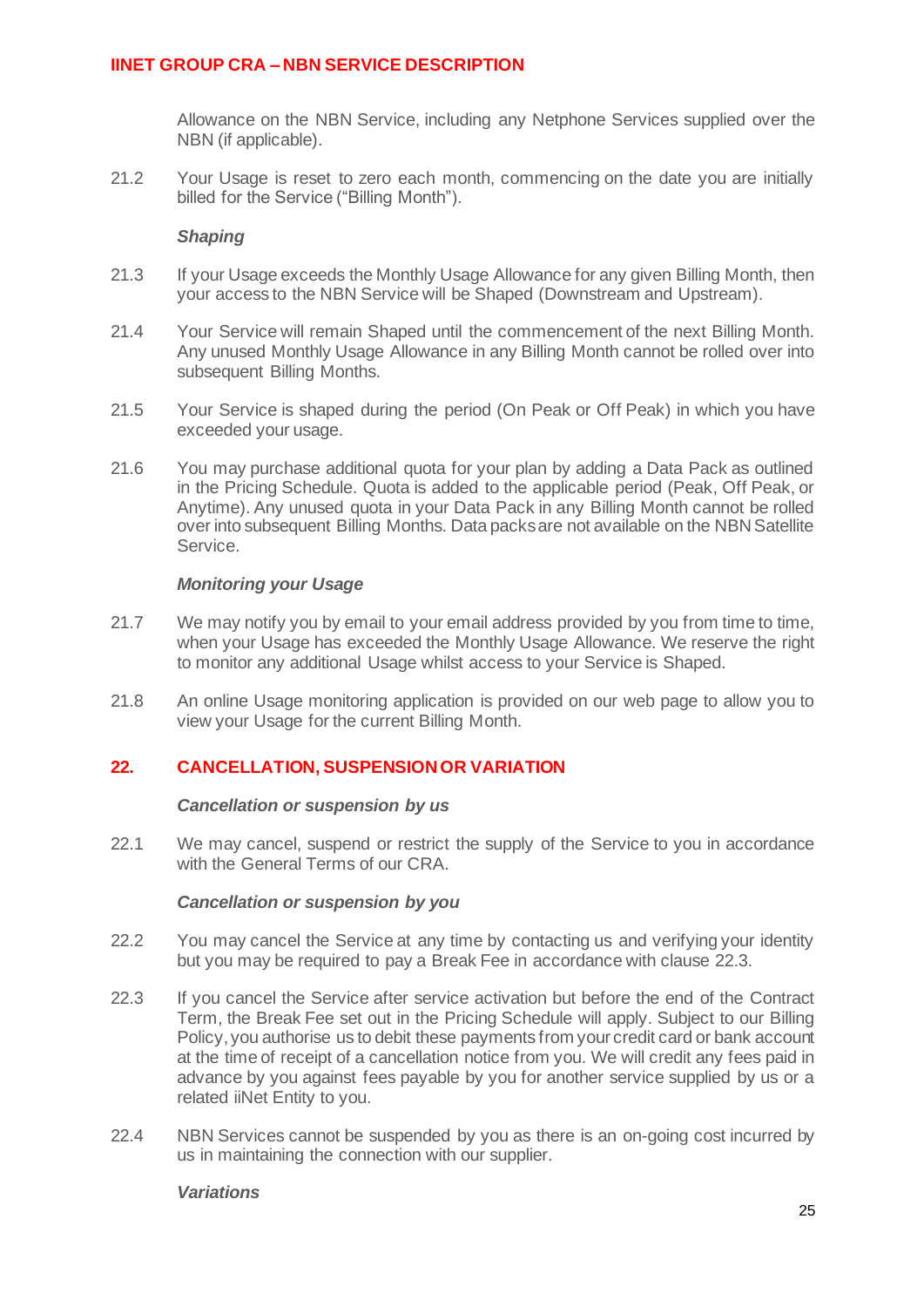- 22.5 You may vary your NBN Plan within the NBN Service range. A fee for making a variation may apply as described in the Pricing Schedule.
- 22.6 If you vary your Service you are responsible for ensuring that the varied Service selected by you meets your requirements.
- 22.7 The variation of your Service or NBN Plan, will not affect the duration of the Contract Term.
- 22.8 We will apply any fees paid in advance by you against the fees payable for the varied Service. All traffic used in the previous 30 days will count towards the Monthly Usage Allowance applicable to the varied Service for the purposes of Shaping.

### **23. MOVING PREMISES**

- 23.1 The Service may not be available from all locations. If you plan to move Premises you must make an Application at the new Premises and cancel your existing NBN Service.
- 23.2 If the Service is available at your new Premises:
	- (a) we may accept your Application and provide the Service at your new Premises; and
	- (b) we will charge you a setup fee as specified in the Pricing Schedule.
- 23.3 If the Service is not available at your new Premises and you move before the end of the Contract Term then any applicable Break Fee will apply unless:
	- (a) you elect to obtain an alternate service from us at your new address for the remainder of your existing Contract Term or for a new minimum Contract Term that is longer than 12 months. In these instances, we will waive any applicable Break Fee but we will charge you a set-up fee for the new service, as specified in the Pricing Schedule.

### **24. CUSTOMER SUPPORT**

- 24.1 You acknowledge that:
	- (a) Unless stated expressly otherwise on our Website, we provide customer support for connecting the Service to a single computer that meets the System Requirements. We will not provide customer support for the connection of additional computers (even if you have nominated Additional Users for the Service), networking devices or local area networks to the Service.
	- (b) We do not provide technical support for Services under the following conditions:
		- (A) running internal networks connected to the Service except in connection with Hardware that is specifically designed for that purpose;
		- (B) running network services or providing network services to others via the Service;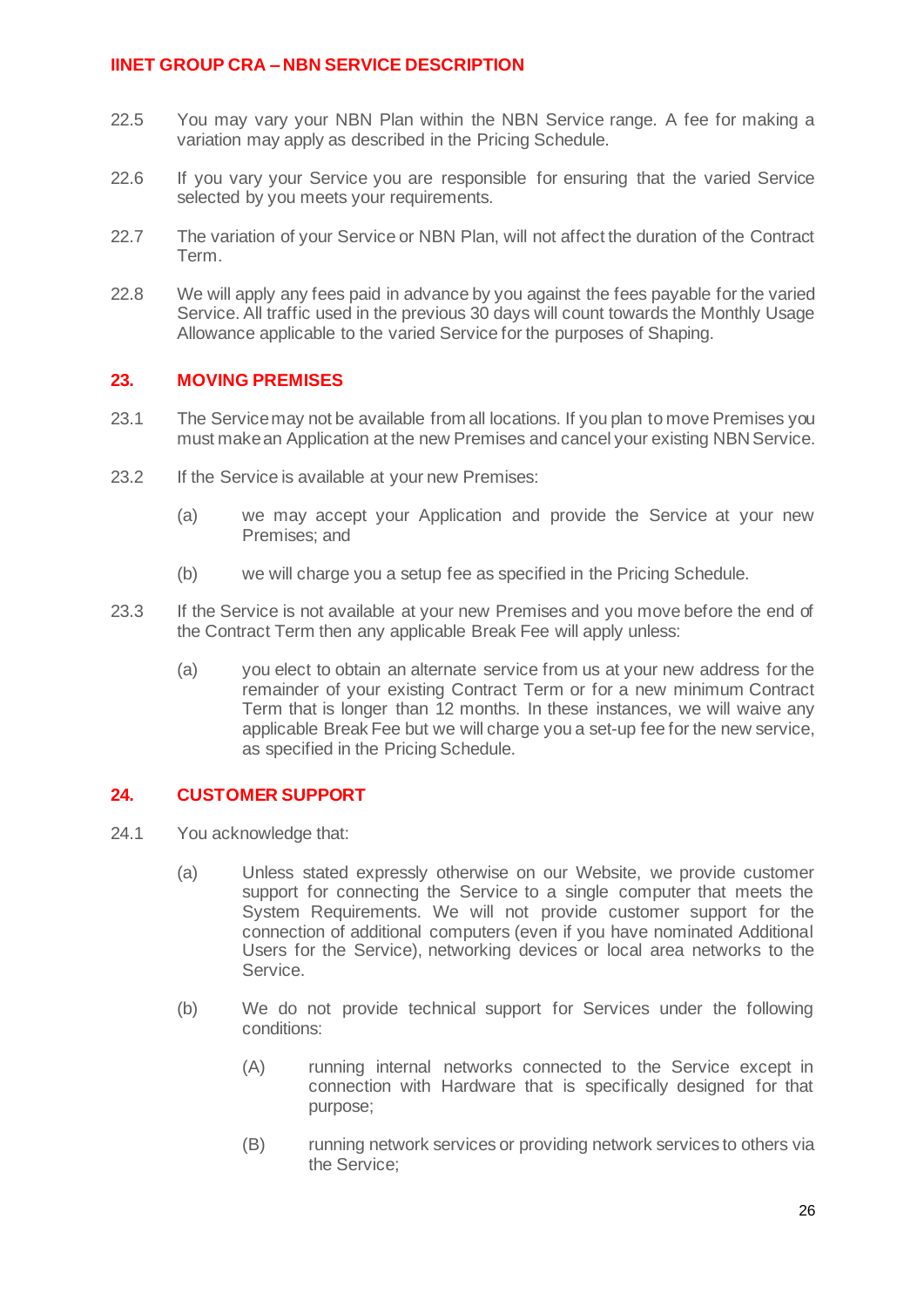- (C) running connectivity software other than Software that we provide to you; or
- (D) Macintosh operating systems below v10.0.
- (c) We do not guarantee that the Hardware will be compatible with any network of machines.
- (d) Some telecommunication services and products are not compatible with the Service and may not be available to you following installation of the Service.
- (e) We cannot guarantee that your connection to the Internet will achieve any specific speed specified in the Pricing Schedule at any given time.
- (f) We will use reasonable care and skill in providing the Service. However, given the nature of telecommunications systems (including the Service's reliance on systems and services not owned or controlled by us), we cannot guarantee that the Service will be continuous, fault-free or accessible at all times.
- (g) We are unable to provide support for software that was not supplied by us, including software Downloaded from the Internet.

### *Fault reporting and rectification*

- 24.2 You agree your NBN Service is provided to you by us and not NBN Co and you do not have a contract with NBN Co. You agree to report to us – and specifically NOT to NBN Co - any faults or other issues with the NBN Service that you are obtaining from us.
- 24.3 If your NBN Service is faulty, in most cases you will be required to be at the Premises where the NBN Service is installed for the fault to be fixed. If iiNet requires you to be at the Premises during fault fixing, we or our contractor will contact you to arrange a suitable time.
- 24.4 If you lodge a fault on the NBN Service and a technician has attended your Premises, and the fault is found to be within your own equipment (excluding where the fault is isolated to your wiring under which clause [24.5](#page-26-0) applies), you will be required to pay an Incorrect Call-Out Fee (as specified in the Pricing Schedule).
- <span id="page-26-0"></span>24.5 If you lodge a fault on the NBN Service and the fault is isolated to the wiring at your Premises (where either it does not exist, or it exists and is faulty), you can arrange for your own contractor to perform the work required to install or fix this wiring, or you can request that iiNet perform the required work. If requested, iiNet will arrange a technician to attend your premises for which you must be in attendance, and prior to commencing the work the technician will quote you a Variable Fee for Service based on the work required.
- 24.6 If you experience a fault in respect of your connection to the Service, you can contact customer support by telephoning or emailing us.

### *Warranty*

24.7 We provide the Warranty Periods specified in the Pricing Schedule at no extra cost, with equipment we supply to you. The Warranty Periods do not apply where you have supplied your own modem or other Equipment.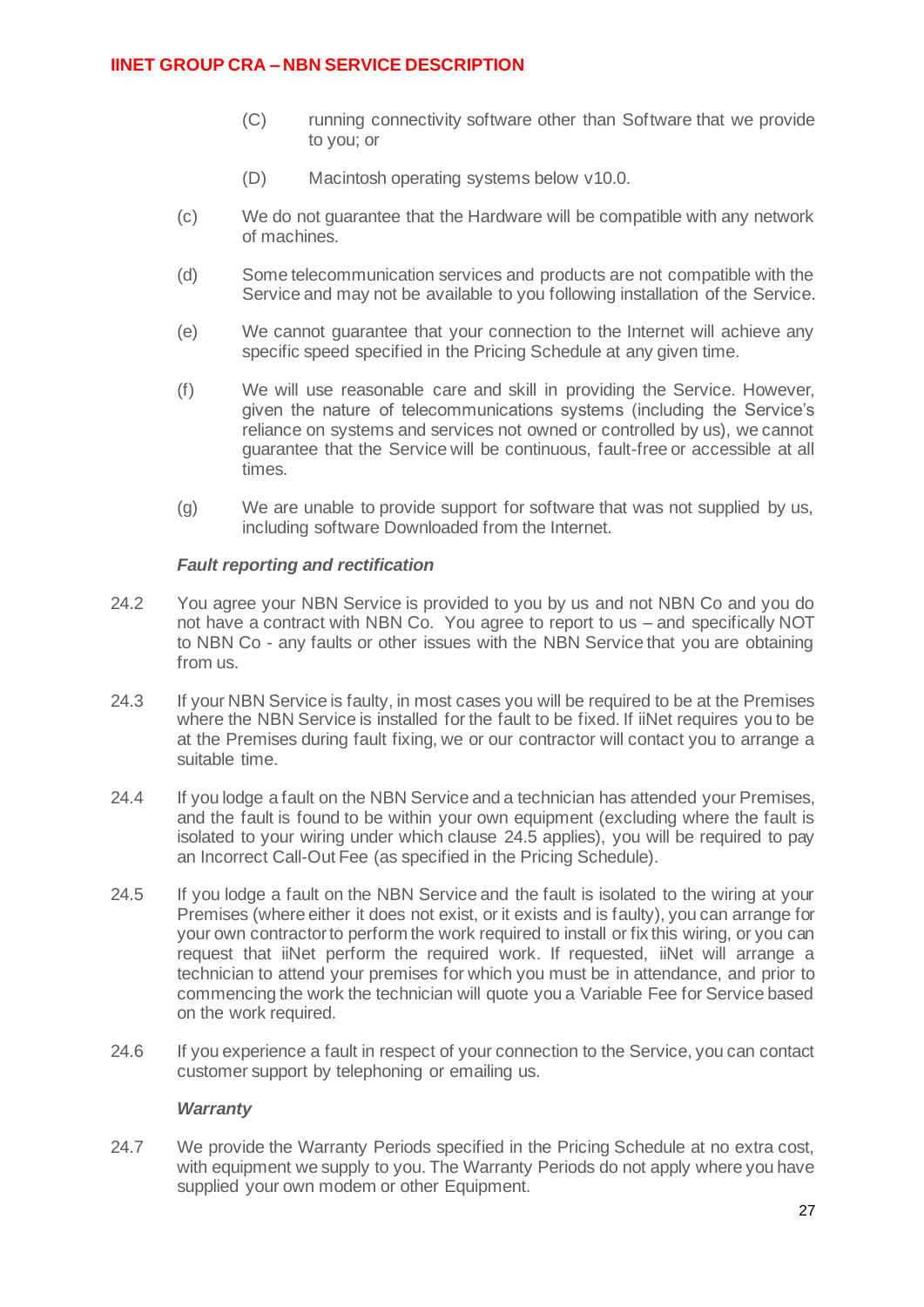- 24.8 If you notify us of a fault with the modem or other Required Equipment we have supplied to you, within their respective Warranty Periods, we will repair, replace or provide credit for the faulty item at no cost to you. However, if the fault was caused by:
	- (a) any equipment not provided by us (such as your computer);
	- (b) any interference caused by a Force Majeure Event;
	- (c) any interference with or modification to this equipment or a failure to use it in accordance with the manufacturer's specifications or our instructions; or
	- (d) damage caused by you,

then we will charge you a fee, as specified in the Pricing Schedule, for the repair or replacement, including associated shipping and/or handling costs.

### **25. LIMITATION OF LIABILITY FOR NBN CO**

You agree that, where you acquire an NBN Service from us under this Service Schedule, any reference to "we", "us" or "our" in the liability provisions contained in clauses 14 and 15 of the General Terms will be interpreted so as to include NBN Co, its related Bodies Corporate and each of their respective personnel.

#### <span id="page-27-0"></span>**26. DEFINITIONS**

26.1 In this Service Description:

**Billing month** has the meaning set out in clause 20.2

**Connecting Cable** means in relation to the NBN FTTN Network & NBN FTTC Network, the copper or aluminium based line which connects from a building entry point to the Telecommunications Outlet or Passive NTD.

**Existing Service** means the broadband internet and/or telephony service that we or a related entity supply to you via the copper network at your Premises.

**Hardware** means a kit containing Required Equipment and Software ordered by you in your Application needed to connect to the Service.

**Jumper Cable** means a pair of twisted insulated conductors that connects from NBN Co's side of the main distribution frame to your side of the main distribution frame in an MDU.

**Lead-In** means a line that connects, or is intended to connect, an NBN service to the Telecommunications Outlet or Passive NTD at your Premises.

**MDU** means a site with a main distribution frame which comprises one or more premises in a single location.

**National Broadband Network** means the network operated by NBN Co which is intended to provide all premises in Australia with access to a broadband Internet service through fixed line, wireless or satellite technologies.

**NBN Co** means NBN Co Limited ABN 86 136 533 741.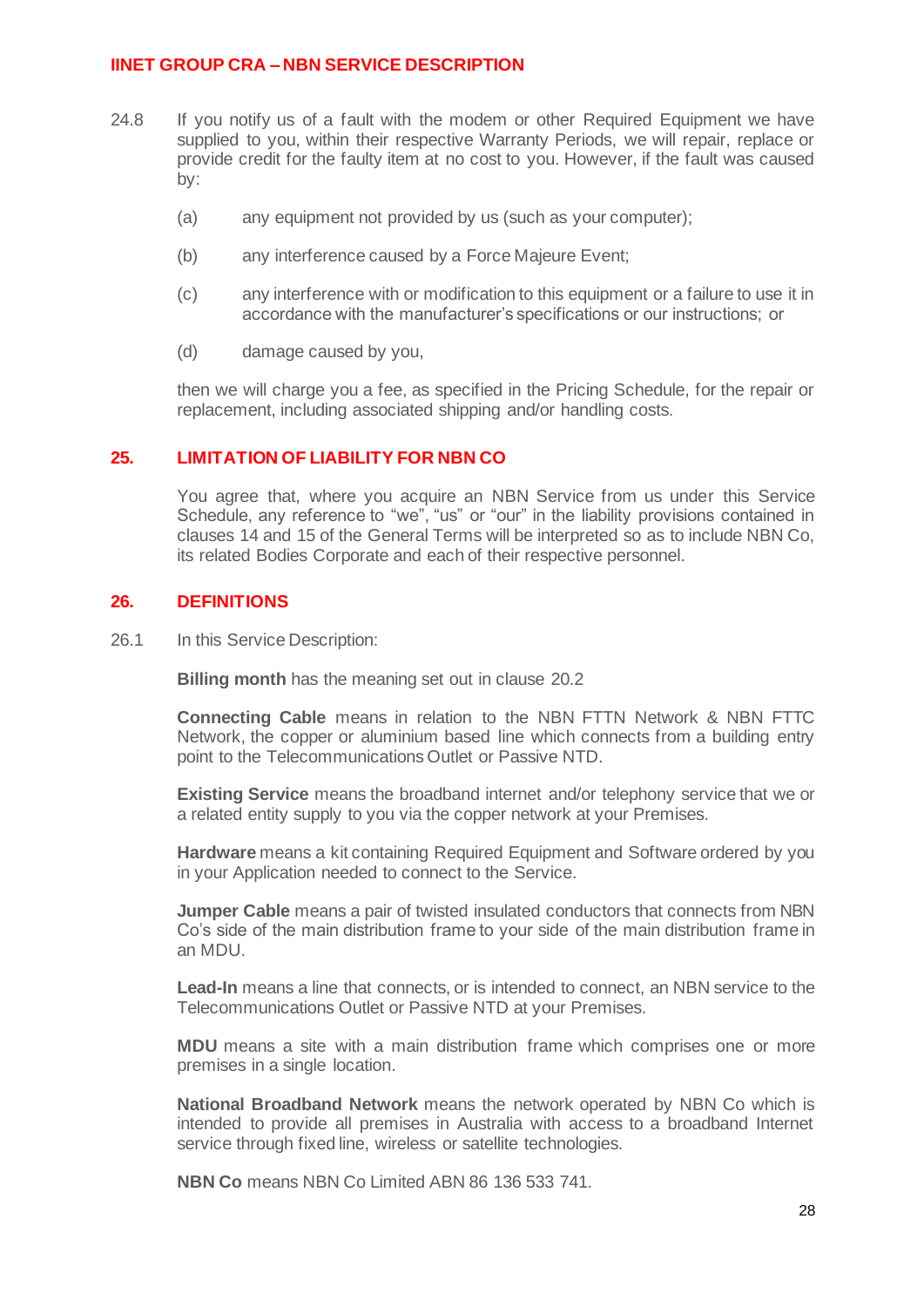**NBN Equipment** has the meaning set out in clause 16.

**NBN Fixed Wireless Customer Access Network** means the fixed wireless customer access network that forms part of the National Broadband Network.

**NBN FTTB/FTTN Network** means the NBN Fibre to the Building or NBN Fibre to the Node network that forms part of the National Broadband Network.

**NBN FTTC Network** means the NBN Fibre to the Curb network that forms part of the National Broadband Network.

**NBN Hybrid Fibre-Coaxial Network** means the NBN Hybrid Fibre-Coaxial network that forms part of the National Broadband Network.

**NBN Interim Satellite Network** means the interim satellite network that forms part of the National Broadband Network. This network is scheduled to be decommissioned by NBN Co in early 2017. End users of the NBN Interim Satellite service are able to migrate to the NBN Long Term Satellite Network or in some instances the NBN Fixed Wireless Customer Access Network (subject to availability).

**NBN Optical Fibre Access Network** means the optical fibre customer access network that forms part of the National Broadband Network.

**NBN Long Term Satellite Network**means the NBN Long Term Satellite network that forms part of the National Broadband Network.

**Netphone Service** is a VoIP service which we may supply with the following NBN Services:

- (a) the NBN Fibre Service;
- (b) the NBN FTTB/FTTN Service;
- (c) the NBN HFC Service;
- (d) the NBN FTTC Service;
- (c) the NBN Fixed Wireless Service.

Specific terms for the Netphone Service are set out in the iiNet Group Phone Service **Description** 

**Network Boundary Point** means the point where the NBN Service is provided to, which is;

- (a) in relation to NBN Fibre (FTTP), NBN HFC, NBN Satellite or NBN Fixed Wireless the Ethernet port on the network termination device at your Premises;
- (b) in relation to NBN FTTN & NBN FTTB the Telecommunications Outlet, or if present, the Passive NTD. For MDUs, this is your side of the main distribution frame, located in the MDU site where your Premises is located;
- (c) in relation to FTTC: the first accessible point in your Premises at which an NBN Co NCD can be terminated and connected to a copper pair for the